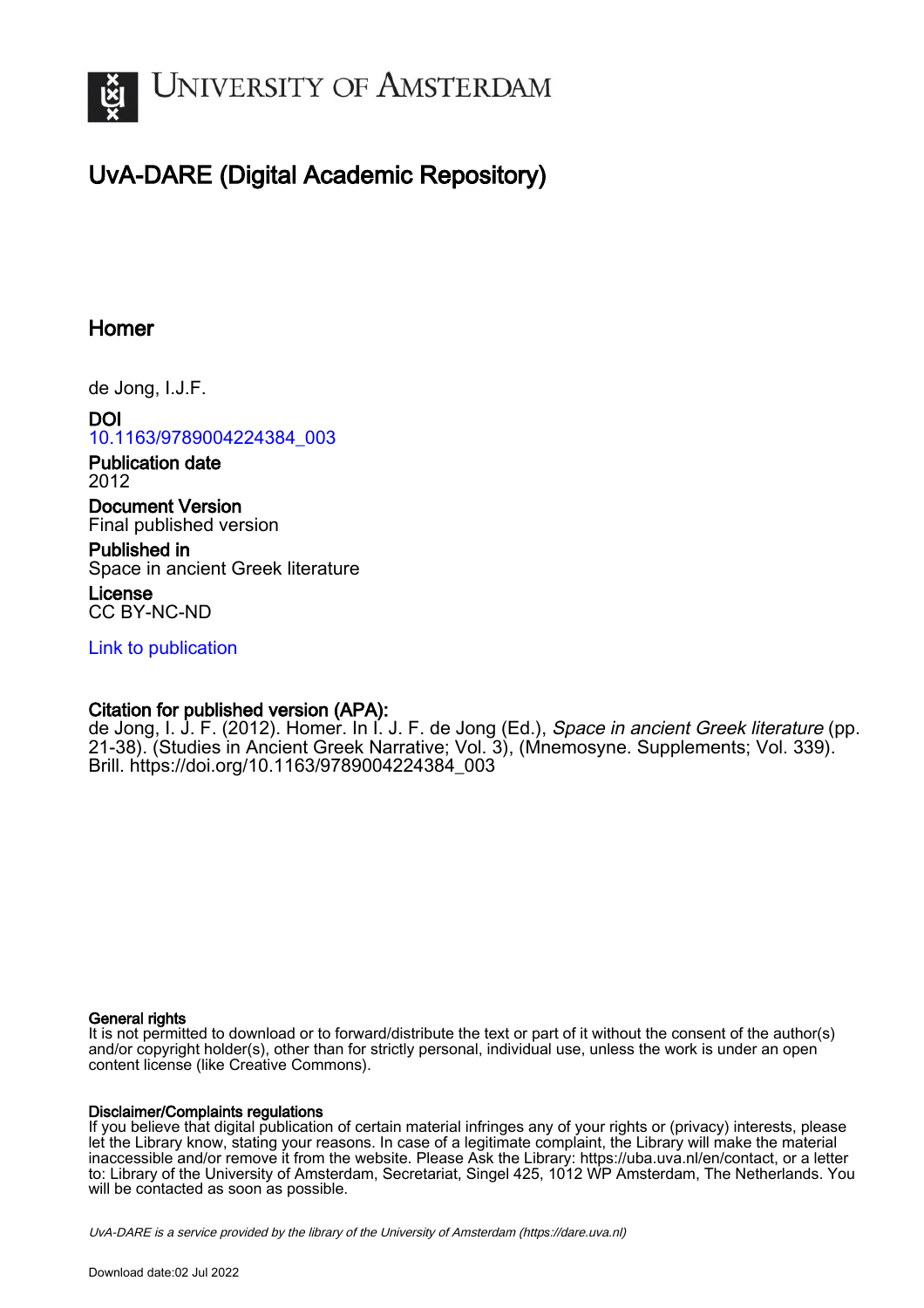# PART ONE

# EPIC AND ELEGIAC POETRY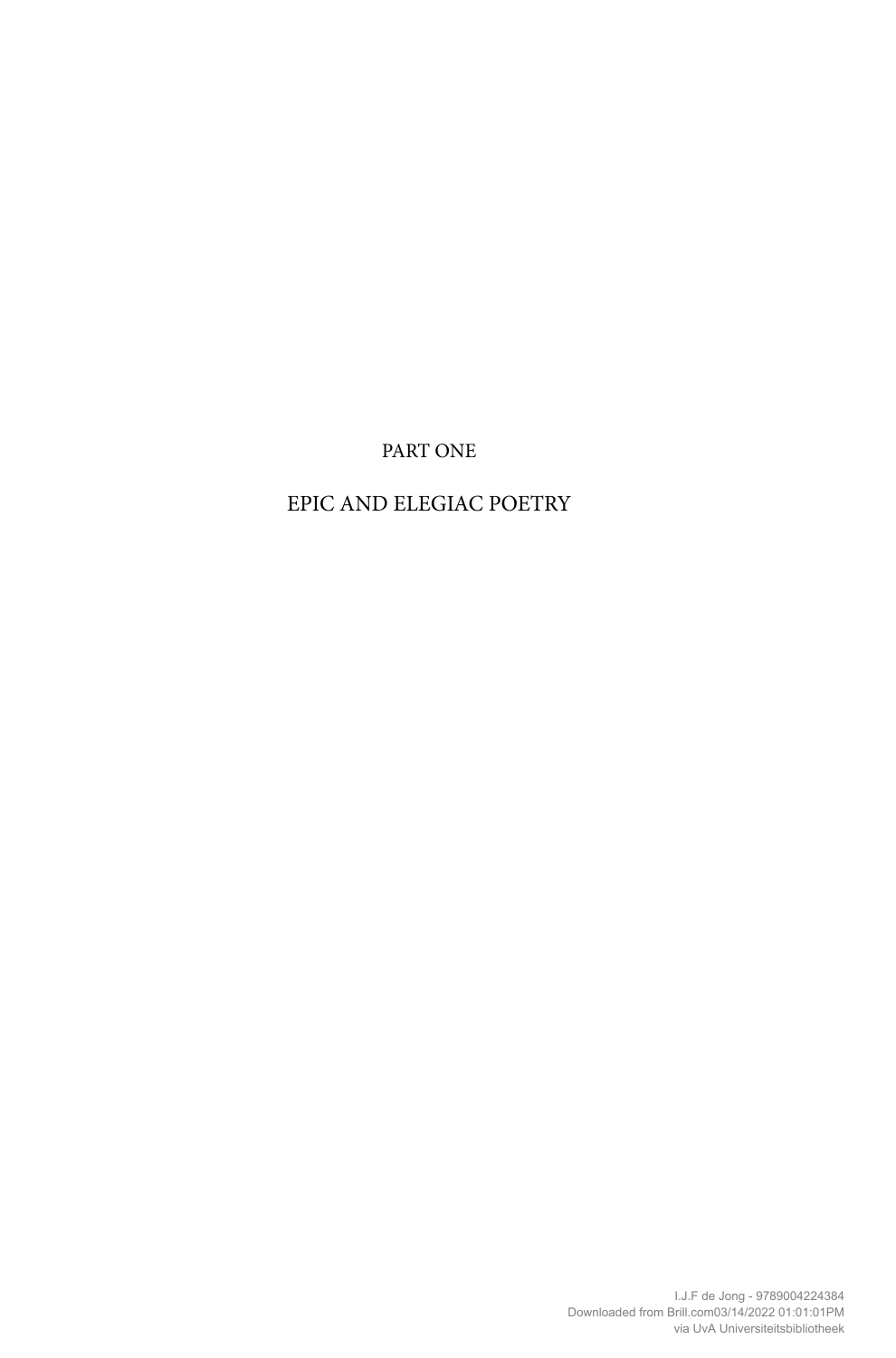I.J.F de Jong - 9789004224384 Downloaded from Brill.com03/14/2022 01:01:01PM via UvA Universiteitsbibliotheek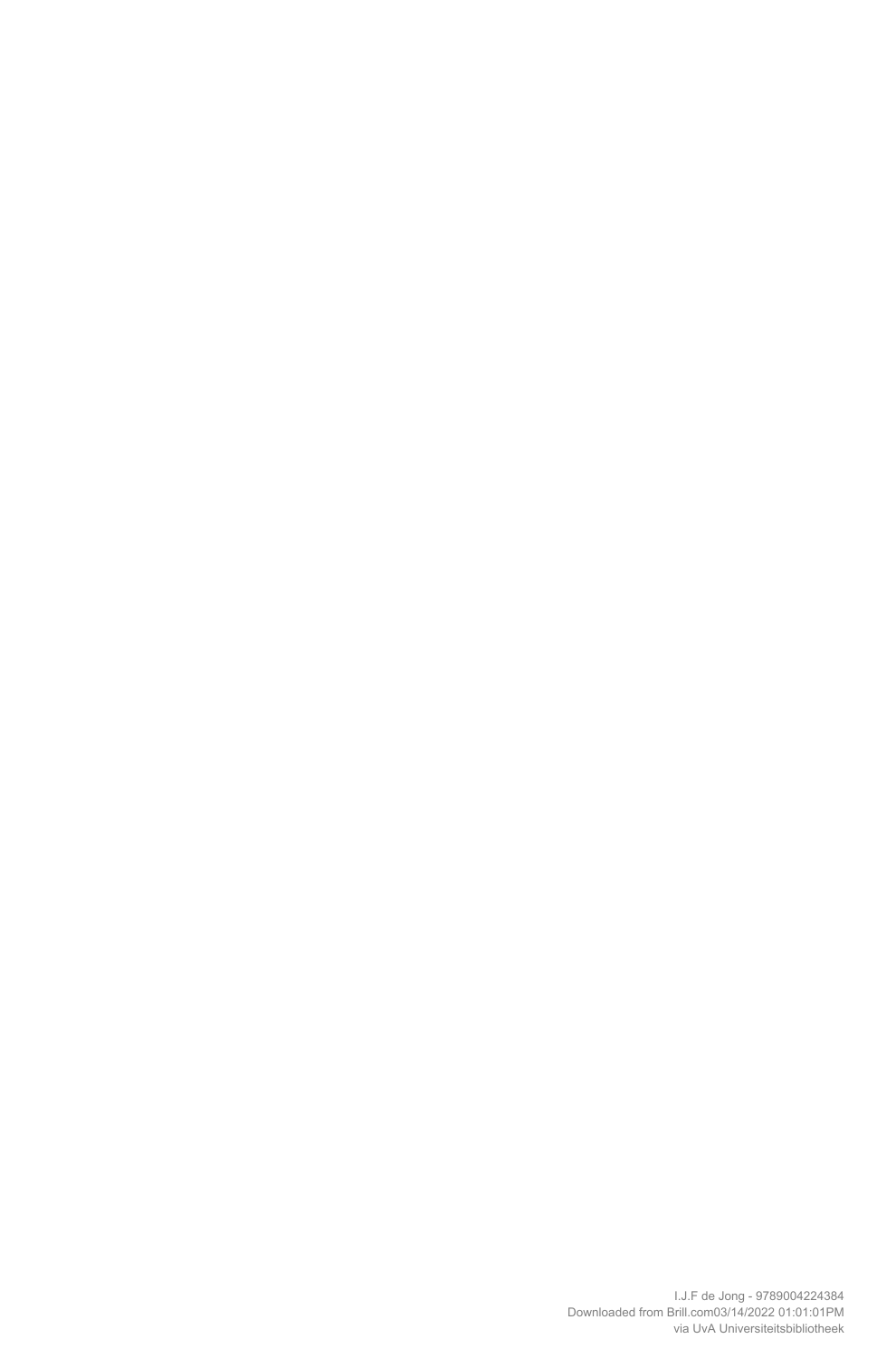#### chapter one

### HOMER

### I.J.F. de Jong

#### *e Place of Space*

It is a remarkable paradox that despite the unique position which Troy and Ithaca take up as *lieux de mémoire* within European cultural history the role of space in the Homeric epics—at first sight—is modest.<sup>1</sup> We are not given a plan of Priam's or Odysseus' palace, we have no real perception of the distances in the plain between Troy and the Greek camp or between Odysseus' palace and Eumaeus' farmstead, or of the arrangement of harbour, city, and royal palace on Scheria. Whereas many a novelist will start with a description of the setting, providing his narratees with a background against which they can picture the action, the Homeric narrator—as is the case with his plot and his characters—plunges them *in medias res* and presents a large canvas on which occasionally an item is sketched in (the Scaean gate of Troy, the tomb of Ilus in the Trojan plain, Penelope's upper-room), the result being an 'impressionistic framework<sup>2</sup>. According to Bowra, such neglect of space is a general characteristic of epic poetry, and it may also be relevant to realise, with Rackham, that 'ancient authors rarely tell us what Greece looked like, for they assumed that their readers would know'.<sup>3</sup>

It is, however, misleading to claim, as Andersson does in his otherwise valuable analysis of Homeric scenery, that scenic items are entered 'more or less at random'. The Homeric narrator inserts—or makes his characters insert—settings or props at the exact moment when the action demands them.<sup>4</sup> Thus we hear about Pandarus' bow when he uses it to wound

© I.J.F. de Jong, 2012 | DOI:10.1163/9789004224384\_003

This is an open access chapter distributed under the terms of the CC BY-NC-ND 4.0 license. <sub>Jong -</sub> 9789004224384

 $1$  Bassett 1938: 91; Parry 1957: 7; Andersson 1976: 15-16; Elliger 1975: 26.

<sup>&</sup>lt;sup>2</sup> Andersson 1976: 17; cf. Elliger 1975: 42; Lesky 1947: 154.

<sup>&</sup>lt;sup>3</sup> Bowra 1952: 132; Rackham 1990: 85.

<sup>&</sup>lt;sup>4</sup> Bassett 1938: 92; Bowra 1952: 132-149; Elliger 1975: 56-57; S. Richardson 1990: 50-57; Minchin 2001: 101.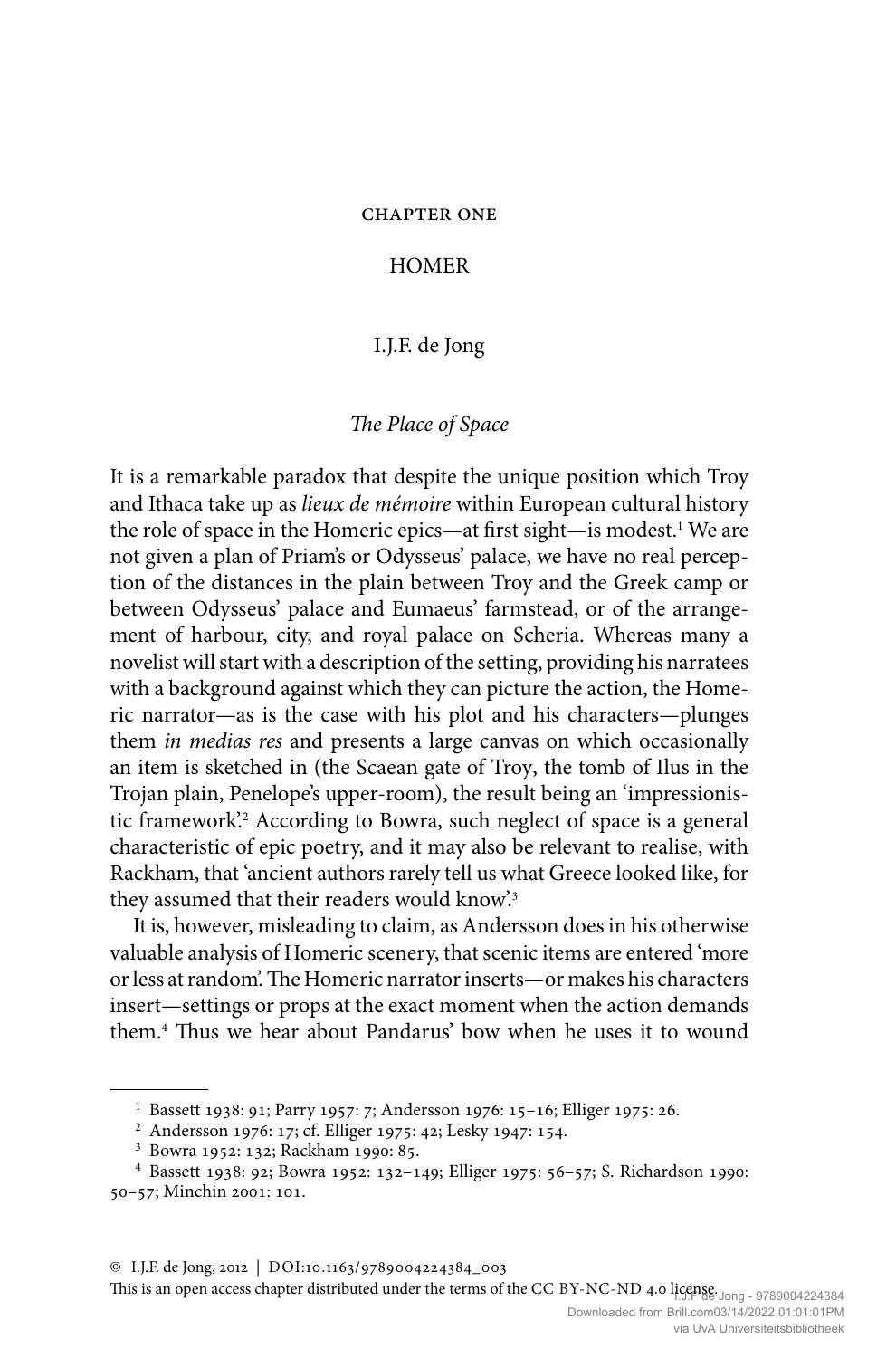Menelaus and break the truce  $(II. 4.105-111)$  and about Calypso's cave when Hermes arrives there (Od.  $5.59-75$ ). The care with which scenery descriptions are placed may be illustrated from Achilles' barrack (klisi $\vec{e}$ ), where the action is located in books  $9(185)$ , 16 $(221)$ , and  $18-19$  (passim), but which is only described in detail in book  $24$  ( $448-456$ ). Then, the description, which brings about a retardation, marks the importance of the moment, the memorable meeting of Priam and Achilles.<sup>5</sup> It is also relevant to what follows: the detail that only Achilles could move the bar holding the gate  $(24.453 - 456)$  will soon figure in the dialogue between Achilles and Priam, when the Greek hero guesses that a god must have helped the Trojan king enter the camp, since 'no mortal man could easily push back the bar across our gates'  $(566-567).$ <sup>6</sup>

The reverse technique, by which an object is introduced long before it becomes relevant, by way of a seed, is also observable: Achilles' formidable Pelian spear is described twice  $(Il. 16.141 - 144 = 19.388 - 391)$  before he actually wields (22.133-135) and uses it (326-327); the dirty laundry which Nausicaa sets out to wash  $(Od. 6.26, 58-59, 74, 91)$  in the end will conveniently provide the naked Odysseus with a clean set of clothes  $(228)$ but also trigger the suspenseful intervention of Arete, who recognizes the work of her own hands  $(7.234-235, 323)$ .<sup>7</sup> The secondary narrator Odysseus in particular is wont to introduce props or locations early on in his story<sup>8</sup> (the strong wine of Maron, 9.196–211, or the narrow harbour of the Laestrygonians, 10.87-90), to underscore his own foresight: bringing along the wine allows him to inebriate Polyphemus and rightly judging the potential danger of the narrow harbour makes him moor his ship at its very beginning and thereby prevents it from being destroyed by the Laestrygonians.

In the Odyssey in particular props and settings are an integral part of the action: the descriptions of Ithacan scenery  $(13.345-351)$ , Odysseus'

 $5$  See SAGN 2: 12 and cf. (from a cognitive perspective) Minchin 2001: 102.

 $6$  Cf. the country garden of Laertes, referred to at Od. 1.190; 4.737; and 11.187-194, but only described in full at  $24.226 - 234$ , at the moment it hosts the reunion between Odysseus and his father; the palace of Alcinous, mentioned at Od.  $6.299 - 303$ ; 7.22, 46, fully described at  $7.81-134$ , when Odysseus reaches it; Odysseus' bow, first mentioned by Penelope at 19.577, but described at  $21.11-41$ , when she sets out to fetch it.

<sup>&</sup>lt;sup>7</sup> After its elaborate description at *Il.*  $18.478 - 608$  Achilles' shield is only mentioned in passing (22.290-291). After the long description of the scar at Od. 19.392-468, brief references suffice (21.219-220, 221; 23.74; 24.331-335). The heavy doors of Odysseus' megaron, described at  $Od. 17.267 - 268$ , are used at  $21.389 - 391$ .

<sup>&</sup>lt;sup>8</sup> De Jong 2001a: 298.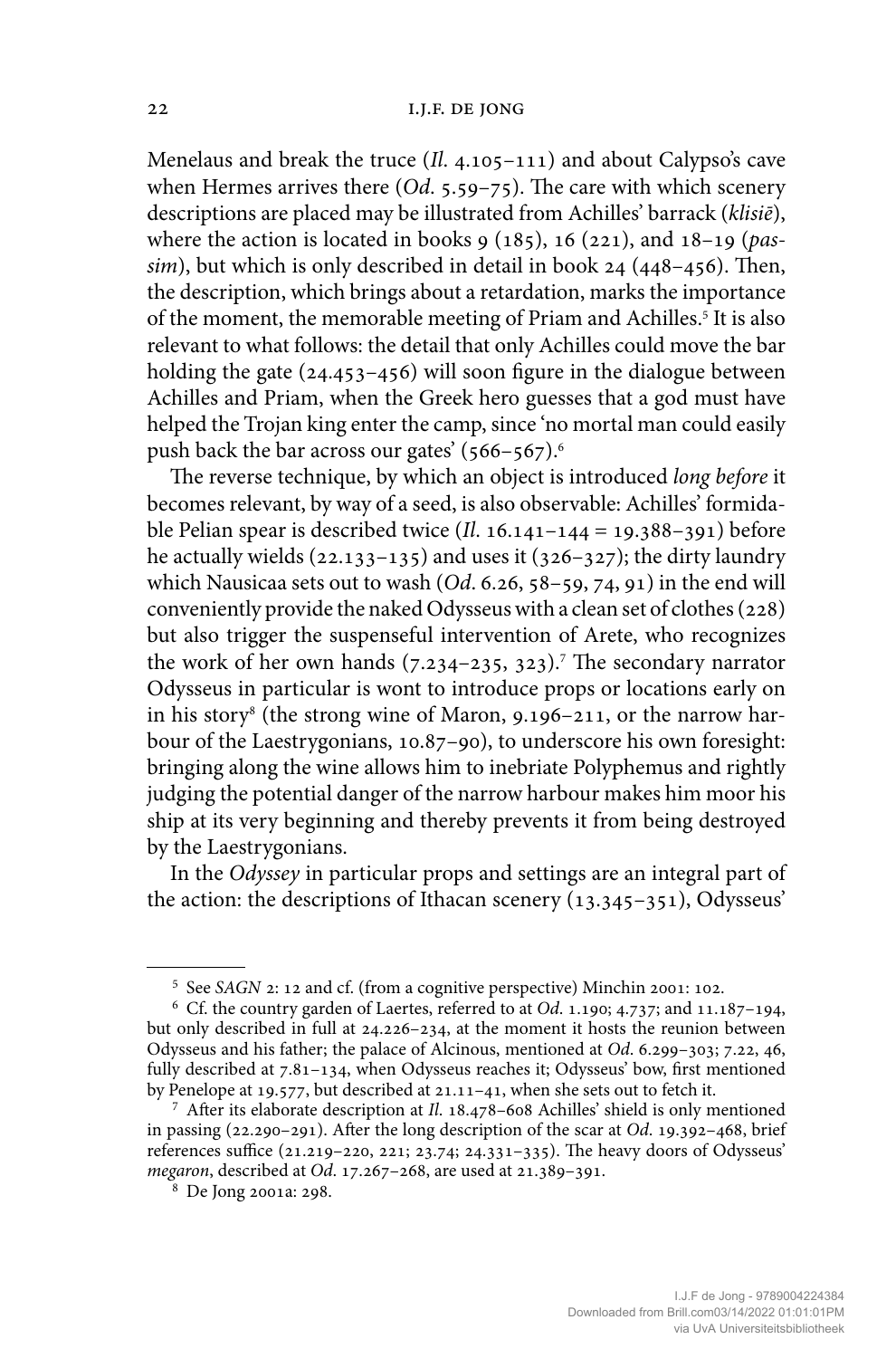brooch  $(19.226-231)$ , his marital bed  $(23.184-201)$ , and Laertes' garden  $(24.340 - 344)$  function as signs of recognition; Circe's detailed description of the entrance to the Underworld serves as a guide-book to Odysseus, who, of course, has never been there before  $(Od, 10.508 - 515)$ . Odysseus' palace even plays a major role in the action:<sup>9</sup> the suitors feast in the *megaron*  $(1.144 - 155$  and *passim*), the same place which witnesses the contest with the bow  $(21.4)$  and their deaths (book 22); Penelope spends most of her time in her upper room  $(1.328-329)$  and passim), so as to avoid as much as possible any contact with the suitors; Telemachus retires after his first public performance to his 'sheltered' bedroom  $(1.425 -$ ); Telemachus and Penelope descend to carefully locked and guarded store-rooms  $(2.337-347; 21.8-56)$ ; 'the beggar'/Odysseus humbly positions himself on the threshold of the *megaron* but also shoots his first arrows from that strategic position  $(17.339 - 341; 22.1 - 4)$ ; accomplices of Odysseus close the doors of the megaron and courtyard, when the massacre of the suitors is about to begin ( $21.387 - 391$ ); and after their reunion Odysseus and Penelope retire to the bedroom built by Odysseus himself  $(23.295 - 296)$ . The narrator even uses the palace to create tension, when all of a sudden at the height of the battle between Odysseus and the suitors there appears to be a little side-door in the megaron, which, for a brief moment, threatens to offer the suitors a means to get out and fetch help  $(22.126-128)$ . The references to carpenters fashioning door-posts or chairs (17.340-341; 19.56-58) or wine-jars 'hoping for the return of Odysseus'  $(2.342 - 343)$  'embody' Odysseus' palace. The hero's nostalgia, which motivates his actions during the ten years of wanderings, is in the first place a longing for persons  $(1.13; 9.34-36)$ , but his palace  $(7.225)$ and Ithaca  $(1.57-59; 9.27-28)$  follow closely.

Though lacking the detail spent on Odysseus' palace, it could be argued that the city of Troy also acquires considerable substance in the Iliad, this time mainly through the repeated use of epithets:<sup>10</sup> it shares with other cities epithets like 'set on a steep', 'windy', 'with broad streets', 'high-gated' and is individually characterized as 'well-built', 'well-walled', 'with good fortifications', and 'set on the brow of a hill'. Again, there is a connection with the action: Troy is not always endowed with an epithet; when we find one, it is voiced mainly by the Greeks, who talk about

<sup>9</sup> See Kullmann 1992: 305-316.

<sup>&</sup>lt;sup>10</sup> See Trachsel 2007:  $12-24$ ,  $27-32$ ; for the epithets Bowra 1960; Scully 1990: 69-80; and Visser 1997: 83-94.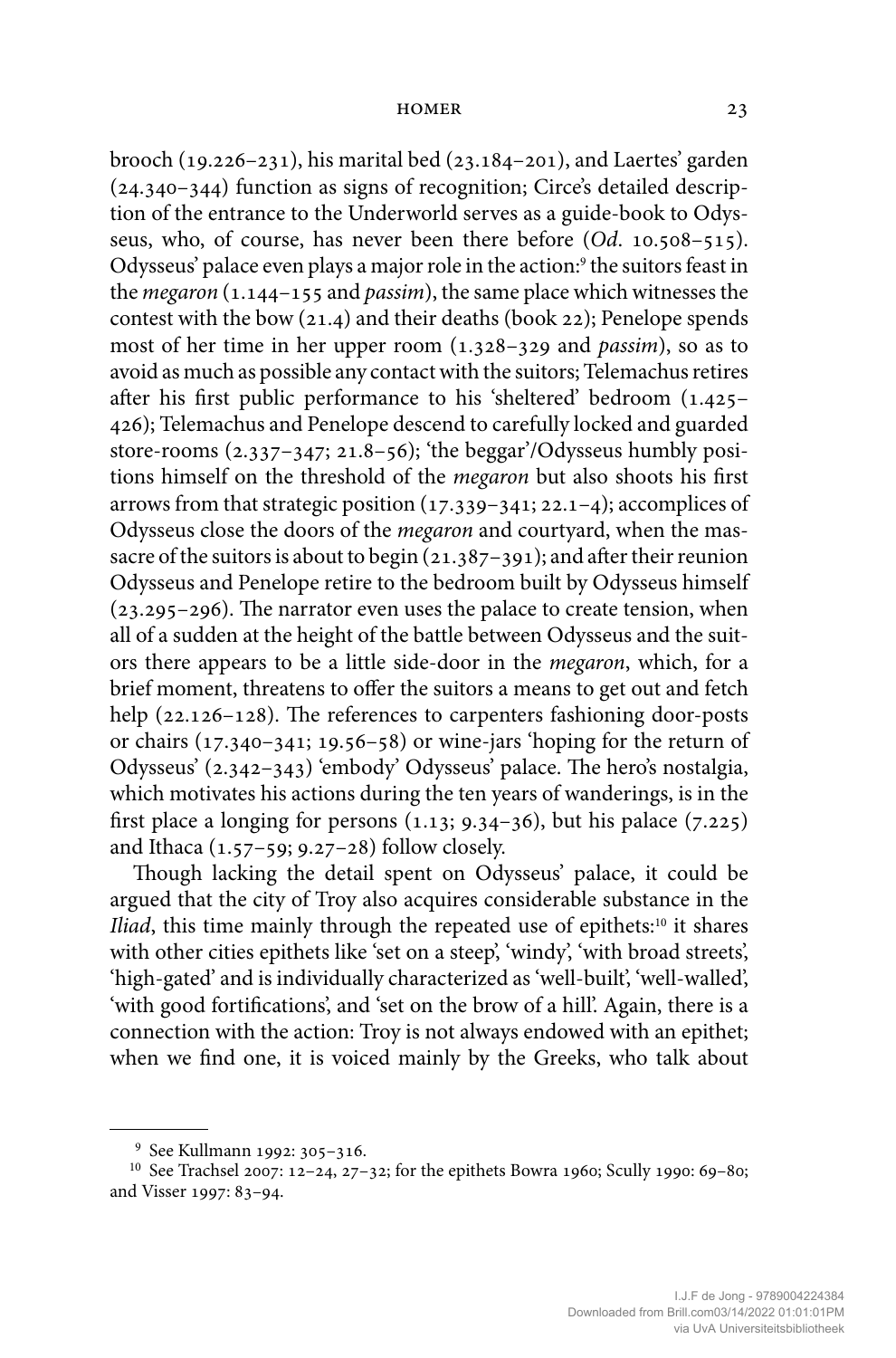their desire to take—or frustration about not taking—this strategically situated, strongly fortified city, and by the narrator in the second half of the Iliad, who underscores the pathos of the destruction of this seemingly invincible object being imminent after all. $11$ 

Up to now my discussion has been concerned with space as setting. But the Homeric epics also make use of a very characteristic form of frame: the world of the similes.<sup>12</sup> While the Iliadic battlefield, the Trojan plain, is surprisingly empty and devoid of nature (we do not hear about bushes to hide in or stones to stumble over), nature comes in in the form of similes featuring wild torrents, immovable rocks, rolling waves, and sparkling stars. Thus, the noise of armies clashing together and men being killed is compared to the situation 'when two winter-swollen streams coursing down from the mountains hurl together the mass of their waters where the valleys meet, joining in the gash of a ravine from the great well-heads above, and a shepherd hears their thunder from far in the mountains' (Il. 4.452-456).<sup>13</sup> It is passages like these that made Voltaire and Goethe admire Homer as a painter of nature,<sup>14</sup> but it should be realised, with Bouvier,<sup>15</sup> that nature only enters the story when the force or glitter of warriors needs to be illustrated. The eyes of the heroes themselves are fixed on their opponents, not on the sky or hills or trees.

The 'other world' status of similes is often carefully exploited, in that their scenery (and activities) contrasts with that of the story, e.g. when Odysseus desperately clinging to a fig-tree and waiting for Charybdis to disgorge the mast and keel of his ship compares the moment the monster finally does so with the time 'when a man rises from his seat in the market-place and returns home for supper, having settled many disputes from young men seeking justice'  $(Od. 12.439-441)$ . 'There could hardly be a greater contrast between Odysseus' lonely and desperate situation… and the civilized and social activities of the man in the simile, which in normal circumstances would be those of Odysseus. Is this how Odysseus managed to survive his ordeal, thinking of his ordinary life in the past (and, as he hopes, the future)?'<sup>16</sup> Or when Penelope in her

<sup>&</sup>lt;sup>11</sup> Scully 1990: 78.

<sup>&</sup>lt;sup>12</sup> For the space of similes, see Lesky 1947: 165-175; Elliger 1975: 73-87.

<sup>&</sup>lt;sup>13</sup> Translations are those of M. Hammond (*Iliad*: Penguin 1987, Odyssey: Duckworth ), with minor changes.

<sup>&</sup>lt;sup>14</sup> Cf. Andersson 1976: 28.

<sup>&</sup>lt;sup>15</sup> Bouvier 1986: 241-246.

<sup>&</sup>lt;sup>16</sup> De Jong 2001a: ad 12.438-441.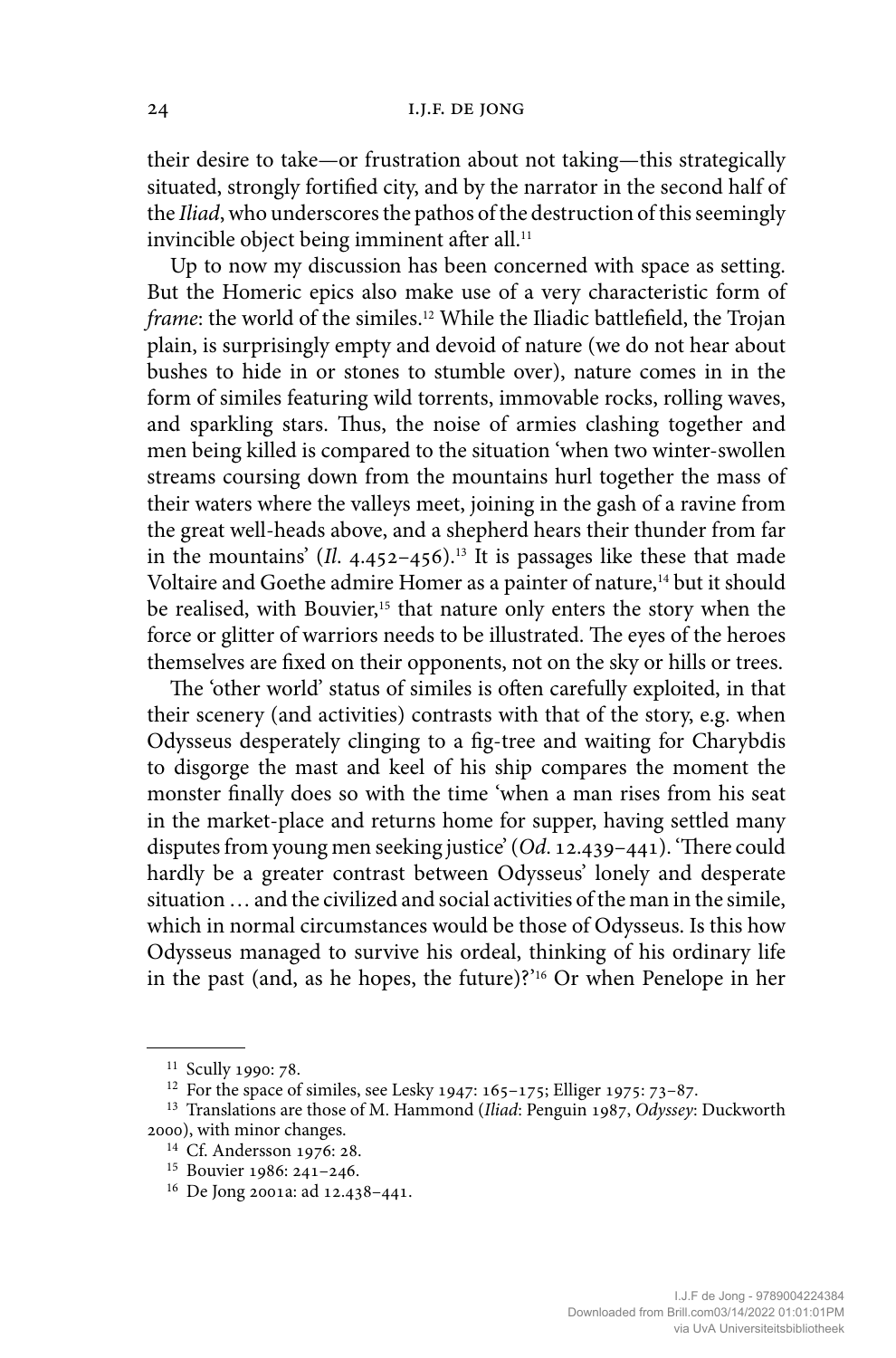palace on Ithaca is compared to a shipwrecked sailor on a beach, a role normally played by Odysseus  $(Od, 23.233 - 239)$ , the reversal suggests that in her way she has undergone as many dangers and suffered as much as Odysseus. But the difference between the worlds of simile and story need not always take the form of a contrast. Many similes transport us to the world of animals, which are, however, engaged in the same kind of deadly encounter as the warriors on the battlefield, e.g. when Agamemnon pursuing the Trojans through the plain is compared to a lion pursuing herds of cows across a plain  $(Il. 11.172-177).^{17}$ 

Upon closer inspection space turns out to be everywhere in the Homeric epics, mainly in the form of small details carefully inserted whenever the action needs them. The question who presents these scenic details now deserves closer attention.

### The Presentation of Space 1: By Whom and from What Standpoint?

A first and vital presenter of space is of course the Homeric (primary) narrator-focalizer, who in doing so may adopt various standpoints. He may opt for a *panoramic* standpoint, as at Il.  $11.166 - 171$ , where he describes how Agamemnon pursues the Trojans across the Trojan plain, past the tomb of Ilus, past the fig-tree, until they reach the Scaean gate and the oak-tree.<sup>18</sup> Usually these landmarks of the Trojan plain are mentioned individually, and their rare combination here in one majestic view both conveys a sense of the speed with which the Trojans run for their lives and adds to the glory of the one who makes them run, the 'lion' Agamemnon.

Conversely, the narrator may also present a close-up, as in the case of Andromache's headdress, which is elaborately described at the moment she throws it off, swooning at the sight of Hector being dragged by Achilles across the plain (Il. 22.468-472).<sup>19</sup> The mass of descriptive detail

<sup>&</sup>lt;sup>17</sup> See e.g. Giesecke 2007: 49-51, who notes that in general the Homeric outlook on nature is that of a hostile world which needs to be controlled and tamed.

<sup>&</sup>lt;sup>18</sup> Other examples: *Il.* 2.459-468 (a synoptic view of the Scamandrian plain, with Greek warriors strewn over it like flowers); Od. 13.81-92 (the narrator looks at the Phaeacian ship speeding over the sea to bring back Odysseus to Ithaca).

<sup>&</sup>lt;sup>19</sup> Other examples:  $I\bar{l}$ . 4.105-111 (bow of Pandarus); 10.261-270 (helmet of Meriones);  $11.632-637$  (cup of Nestor); Od.  $4.125-132$  (work-basket of Helen);  $21.6-7$  (key to Odysseus' storeroom).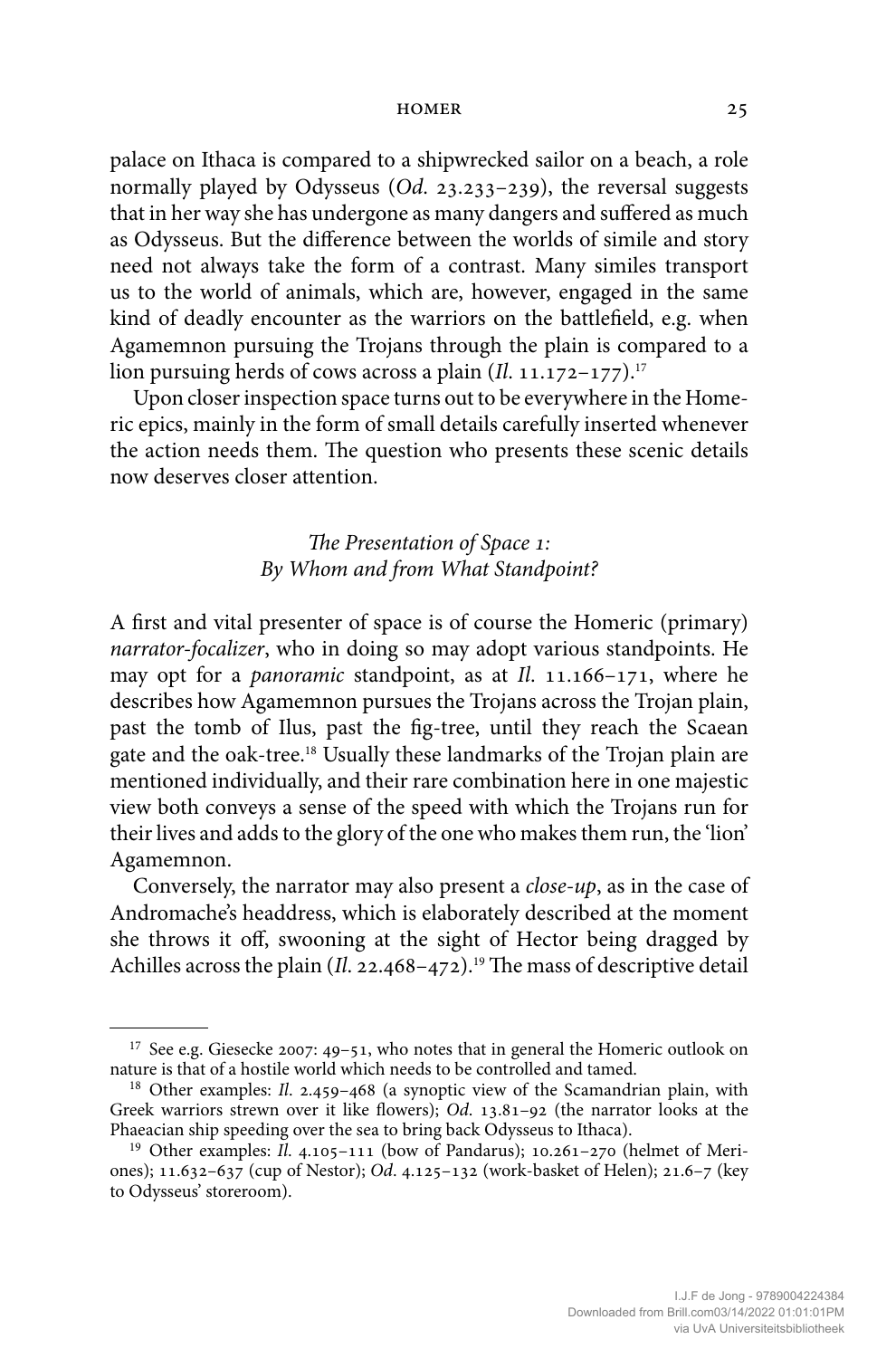creates a retardation, thus marking this emotionally charged moment. The sense of order and domestic harmony evoked by this elaborate headdress, which consists of no less than three different hair-nets and veils, also symbolises the kind of life Andromache will lose now that Hector is dead.

Finally, and most commonly, the narrator may position himself at the scene and insert evocative details (e.g. the exhausted Trojans leaning against 'the beautiful battlements' of the Trojan wall,  $I_l$ . 22.3) or give a fuller picture, as when he describes the harbour of Phorcys, following the pace of—quasi positioning himself on—the Phaeacian ship that enters it  $(Od. 13.96-112)$ . Such descriptions by the narrator are typically in the present tense and are often introduced by *esti*, 'there is a place  $X'$ , a stylistic feature that would become commonplace in later literature ('There lies a vale in Ida ... Thither came ...': Tennyson Oenone).

Instead of focalizing himself, the narrator also may make use of a character to introduce a setting, especially in the Odyssey.<sup>20</sup> Whereas in the Iliad the palaces of Priam, Paris, and the barrack of Achilles are described by the narrator, in the Odyssey the palaces of Menelaus, Alcinous, and the cave of Calypso are all focalized by characters, one indication of which is the use of the imperfect tense.<sup>21</sup> A particularly fine example is the long description of Goat-Island  $(Od. 9.116-141)$  as focalized by Odysseus: both the many negations (hunters do not visit the island, no flocks or ploughed fields occupy the island, the harbour is such that ships need *no* moorings) and the positive assessments (it has soft water-meadows bordering the shore of the sea, where vines could flourish; it has level land for ploughing, which would yield thick crops; at the head of the harbour there is a spring of bright water) clearly reveal the eye and mentality of its beholder. As a civilised Greek Odysseus is both enthusiastic about the potential of this island and surprised by the fact that no one has as yet exploited it.<sup>22</sup>

At times we even find a highly refined technique of zooming in on a place via the focalization of a character. In Odyssey book 5 the narrator follows the perception of Odysseus as he slowly approaches Scheria: at  $279 - 281$  the mountains of the island, which to Odysseus resembles a shield, become visible; at  $358 - 359$  he sighs that the island is still 'far off';

<sup>&</sup>lt;sup>20</sup> Elliger 1975: 147-148, 153.

 $21$  See de Jong 2001a: ad 5.63-75.

<sup>&</sup>lt;sup>22</sup> See Elliger 1975: 141-142 and Davies 1987. Other examples: Od. 11.568-600 (the interior of the Underworld) and 9.218-223 (the interior of the Cyclops' cave).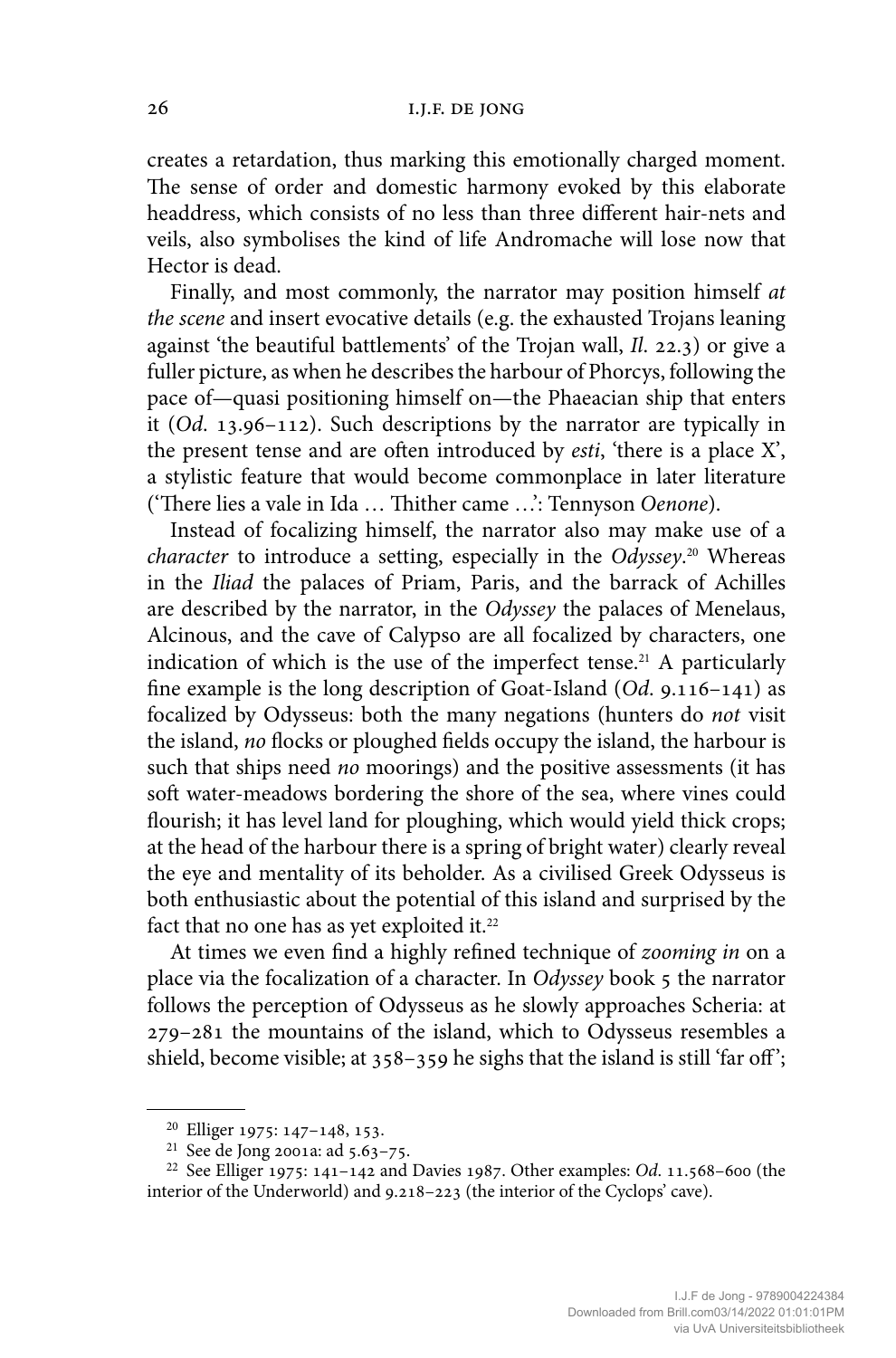at  $392$ , lifted up by a wave, he views it 'nearby'; at  $398$  he is able to see the woods; at  $400-405$  and  $411-414$  he hears the breakers and gets a good look at the steep coast; and at  $441-443$  he finally spots a place to go ashore, the mouth of a river, bare of rocks and out of the wind.<sup>23</sup>

But even in the *Iliad* we occasionally find focalized space, e.g. when Zeus, taking up a panoramic standpoint on Mt Ida, 'looked far out over the land of the horse-herding Thracians, and the Mysians, fighters at close quarters, and the proud Hippemolgi who live on mares' milk, and the Abii, most civilised of all men'  $(13.3-6)$ , or a focalized object, when Achilles, in his hands the deadly Pelian spear, 'looks over Hector's fine body, where it would be most exposed. All the rest of his body was covered by his bronze armour ... but flesh showed where the collar-bones separate the neck from the shoulders, at the gullet, where a man's life is most quickly destroyed'  $(22.321 - 325)$ .

It is not uncommon for the narrator to intrude upon the focalization of his characters and add details which they cannot see from their position or which they simply cannot know. A well-known example is the description of Alcinous' palace ( $Od. 7.81-134$ ), which is clearly focalized by Odysseus, who stands on the threshold and gazes in admiration  $(7.83, 1.00)$  $133-134$ ). Yet, from 95 onwards we are given a description (in the present tense) of the interior of the palace, including the customs, tasks, and qualities of the inhabitants, and from 112 onwards a description of the garden in all seasons.<sup>24</sup>

Characters may not merely focalize a place or object but describe it to another character in a speech, never for its own sake but always in order to make a point: when Achilles describes to the Greeks the sceptre that he holds, which will never sprout again after the bronze axe stripped it of its leaves and bark  $(Il. 1.234-239)$ , he underscores the irrevocability of his decision to withdraw from battle; when he describes a 'sword with silver-nailed hilt, a beautiful piece of Thracian work'  $(1l. 23.807 - 808)$ , he makes clear how valuable a prize he sets out to honour his dead friend Patroclus<sup>25</sup>

<sup>&</sup>lt;sup>23</sup> De Jong 2001a: ad  $5.279 - 493$ ; and cf. Andersson 1976:  $38 - 39$ . Another example:  $9.166 - 167 + 181 - 186 + 216 - 223$  (the Cyclops' cave).

<sup>&</sup>lt;sup>24</sup> See also the description of Eumaeus' farmstead (Od. 14.5-22), which is focalized by Odysseus (5), with the narrator intruding at  $7-9$  and  $17-19$ .

<sup>&</sup>lt;sup>25</sup> Other examples: e.g. *Il.*  $18.83-85$  (Achilles describes his own armour to Thetis); 21.446-447 (Poseidon describes to Apollo the wall that he once built with him); 23.560-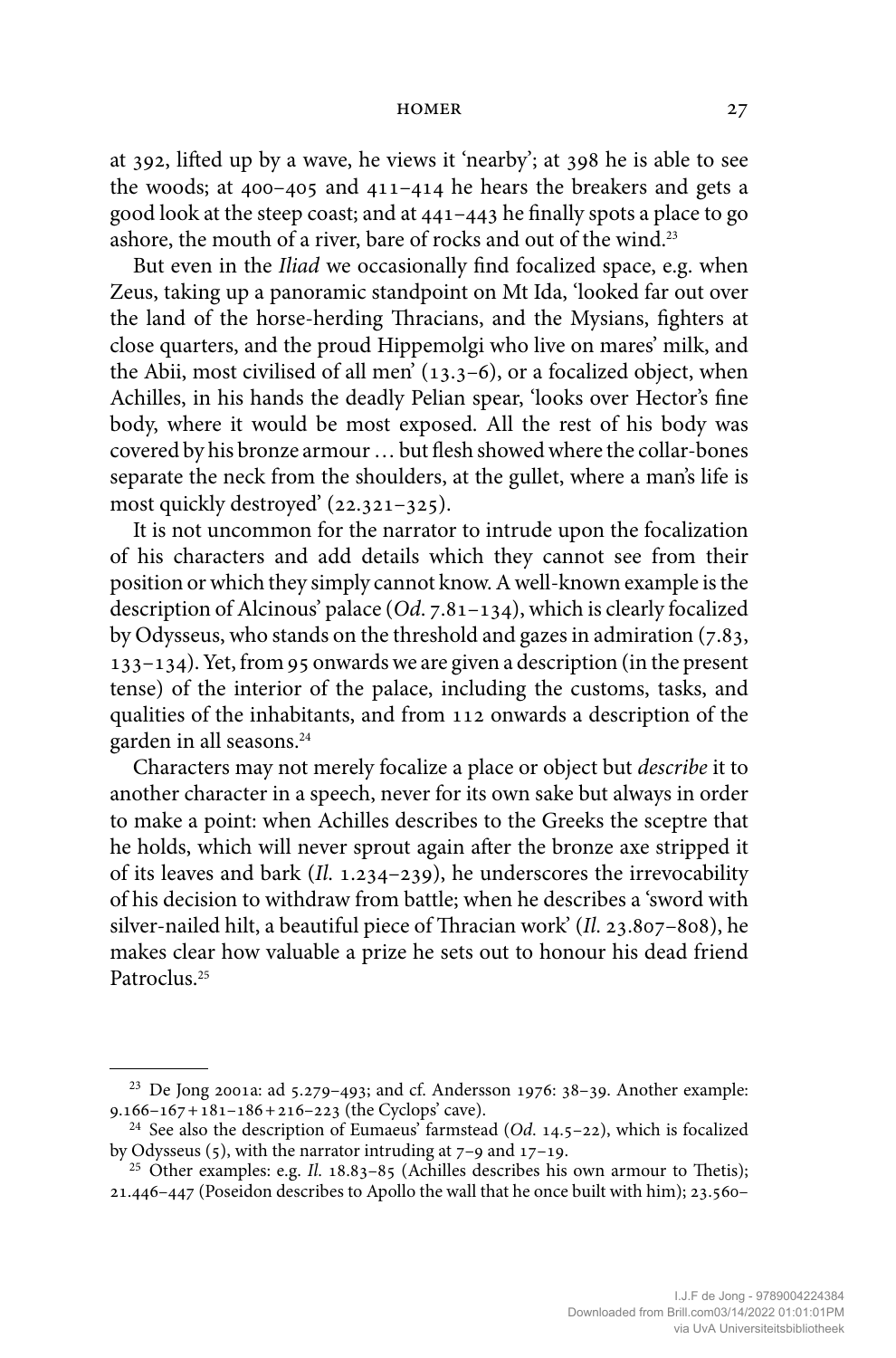A final form of presentation has been noted and admired since Lessing's Laokoon (chapter 16): it consists in the narrator describing an object while it is being created (or assembled or put on) by a character: Odysseus, 'like a man well skilled in ship-building', builds his raft, felling trees, trimming and smoothing them, boring through the timbers and fastening them together with treenails and joints, making hull, deck, mast, steering-oar, and sails  $(Od, 5.243 - 261)$ . This way of describing Odysseus' raft while it is being made has the advantage of building up suspense (the narratees already know that the raft so carefully put together here will be shipwrecked,  $5.33-34$ ) and endows it with a characterizing function (it marks Odysseus as a man of culture: cf. 9.391-394, where he is compared to a smith, and  $23.184 - 201$ , where we hear about him making his own bed and bedroom).<sup>26</sup>

The example par excellence of 'description by action' is of course Achilles' new armour, especially his shield, which is created 'before our eyes' by Hephaestus. The situation here is in fact slightly more complicated than in the other instances. We do indeed hear of Hephaestus making 'many ornaments' (eight scenes) on the shield. However, these scenes are presented in such a way that the description of Hephaestus' work of art subtly blends with narration on the part of the narrator himself. A clear example is the scene of the ambush  $(18.513 - 529)$ : men defending their city have decided to go out and ambush their opponents. They are led by Ares and Athena, 'both made of gold' and 'dressed in golden clothing', and 'standing out as gods will, clear above the rest' (description). When they reach a river, they take up their position, 'covered in shining bronze' (description or narration). Then two scouts are posted at some distance, to wait for the herds. 'Soon' they appear, and with them two herdsmen playing on their pipes, 'with no thought for danger' (narration). The ambushers see them coming and rush out towards them, and then 'quickly' surround the herds (narration). The effect of the mingling of description and narration is that the Homeric narrator and the divine

<sup>562 (</sup>Achilles describes the corselet he is offering as a prize); Od. 3.293-296 (Nestor describes part of Crete);  $4.72-75$  (Telemachus describes the palace of Menelaus);  $4.615 619 = 15.113 - 119$  (Menelaus describes the mixing bowl that he offers Telemachus); 19.226-235 (Odysseus describes to Penelope the brooch and chiton of Odysseus).

<sup>&</sup>lt;sup>26</sup> Other examples: e.g. *Il.* 5.722-731 (Hebe asssembles a divine chariot); 24.266-274 (sons of Priam assemble his chariot);  $I$ . 3.330-338 (Paris puts on his armour); 11.16-45 (Agamemnon puts on his armour); Od. 23.184–202 (Odysseus narrates how he built his bed).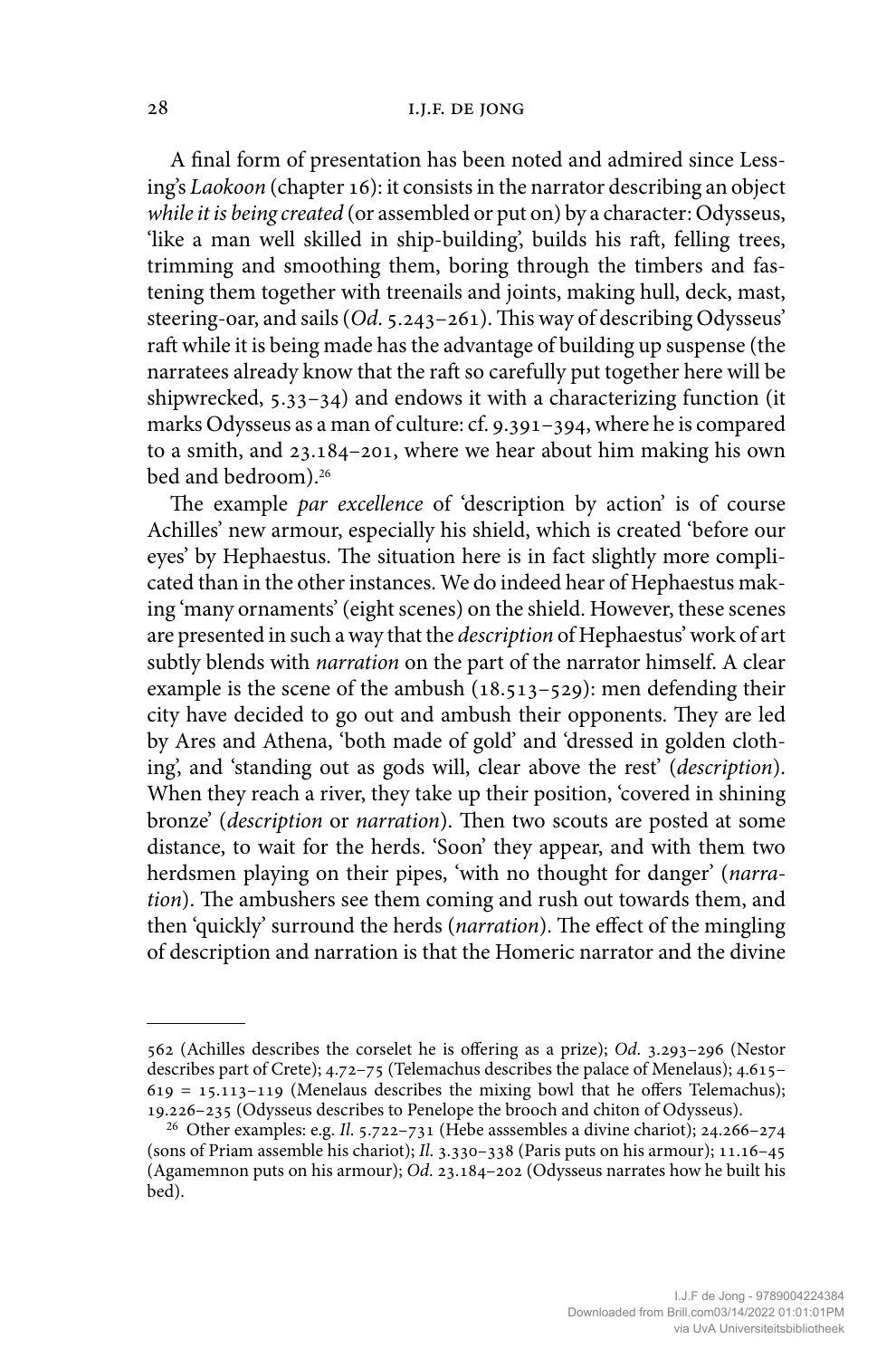artisan Hephaestus together create this work of art, the one making a shield, the other an ekphrasis.<sup>27</sup>

Of course, the various forms of description may also be combined, as happens in the piecemeal description of the ditch around the Greek camp, a technique also found e.g. in  $(\rightarrow)$  Herodotus. At the time it is made, we hear relatively little: 'they dug a deep ditch, large and wide, and fixed stakes in it'  $(7.440-441)$ . Its appearance becomes more concrete when focalized by the horses (!) of the Trojans, who stop at its edge: 'they were frightened by the breadth of the ditch, not easy to jump right over or to cross through. For along the whole length there were overhanging edges on both sides, and on top they were fitted with sharp stakes, which the sons of the Achaeans had fixed there long and close set, as a defence against their enemies'  $(12.50-57)$ . One of the generals, Polydamas, finally describes it to his men in full, military detail: 'It is folly for us to drive our fast horses across the ditch. It is very hard to cross. For there are sharp stakes set on its edge, and the Greeks' wall is close beyond them. There is no room there for horsemen to dismount and fight; it is a narrow space, where I think we will suffer losses'  $(12.62-66)$ .

Having established where space is introduced and by whom, it is time to take a closer look at the manifestation of space itself: what form does it take, which senses are being appealed to?

#### The Presentation of Space 2: What Is Described?

This section, again, starts with a paradox: Homer, celebrated for the vividness of his narrative style, i.e. his making the past present and drawing his narratees mentally into the action, $28$  is at the same time a narrator who, as was already noted by Lessing (chapter 21), is hardly interested in informing us in detail about the outward appearance of objects and places (and persons).<sup>29</sup> According to what Andersson has aptly called 'the principle of the single property', one feature by way of a pars pro toto has to serve for many: mention of the golden floor and golden cups serves to evoke a picture of Zeus' splendid palace on the Olympus (Il. 4.1–4). Also, the narrator is keenly interested in the *working* 

 $27$  See de Jong 2011 with ample secondary literature of which A.S. Becker 1995 is most important.

 $28$  See e.g. Ford 1992: 49–56.

<sup>&</sup>lt;sup>29</sup> Elliger 1975: 52; Andersson 1976: 25; Minchin 2001: 106.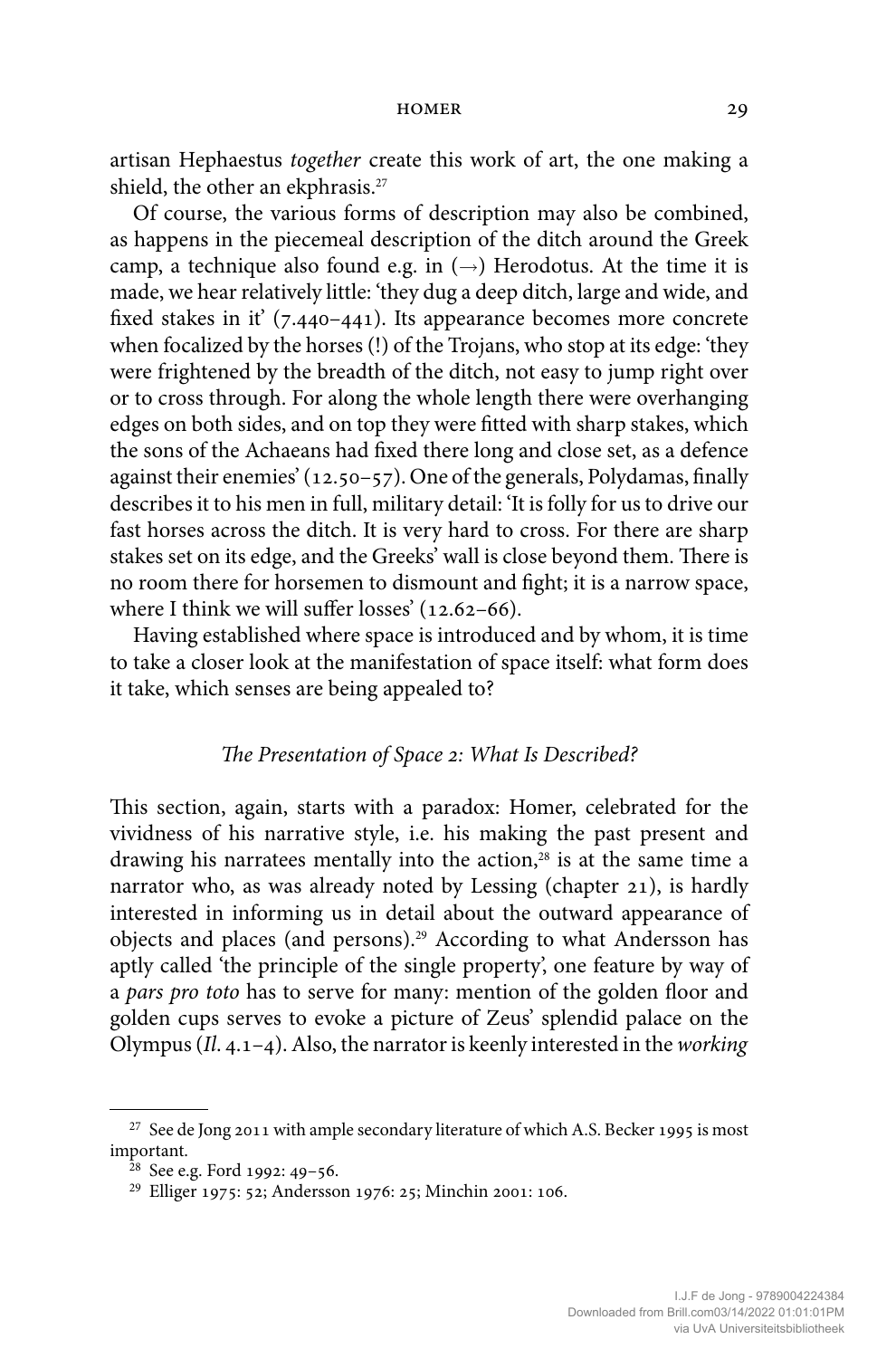of an object or place: Athena's spear is sharp-edged with pointed bronze, but above all the instrument 'with which she brings low the ranks of men'  $(Od. 1.99-101)$ ; Odysseus' palace, has 'stout, double doors, which no man could force his way through'  $(Od. 17.267 - 268)$ ; Ithaca is a 'rough' land but a good place for bringing up children'  $(Od, 9.27).$ <sup>30</sup>

When the narrator appeals to our *visual* senses, he hardly refers to colours:<sup>31</sup> what colour the robe has that Hecuba offers to Athena, the wedding gown that Helen gives to Telemachus, or the tunic that Penelope gave to Odysseus we never get to know; all we hear is that these clothes are 'shining'. Similarly, the long descriptions of the residences of Calypso, Alcinous, Eumaeus, all do without a single colour. When colours are used at all, it is mainly 'black', for blood, waves, the earth, a shield, wine, and water, and 'white', for snow, female skin, a veil, and water. Scenic colour combinations which for us are a cliché, such as a blue sky, a green wood, or a yellow cornfield, are entirely absent from the Homeric epics, which instead focus on glitter and shine.

This striking indifference to colour was at one time explained in terms of (collective) colour-blindness on the part of the early Greeks, an explanation flatly contradicted by the abundance of colour in Greek art, starting with the Minoan/Mycenaean frescoes. A better explanation might be that the epic genre is less interested in realistic colours than in ideological glitter, which better expresses its heroes' martial valour.

Turning from the visual to the acoustic we may note that the Homeric epics at times include sounds in their evocation of scenery,<sup>32</sup> e.g. when the Trojans, relentlessly pursued by Achilles, were 'crowded into the deep silvery swirls of the river, and fell into the water with a great crash, and the rushing stream resounded and the banks echoed loud all round. The shouting men swam in many directions, spun about in the eddies' (Il.  $21.8-11$ ; when Penelope opens the doors of the storeroom containing Odysseus' bow, and they 'bellowed like a bull at pasture in a meadow; so loud was the noise of the fine doors when struck with the key' (Od. .–); or when Odysseus has strung his bow and 'plucked the string to try it. And it sang sweetly to his touch, a note like a swallow's' (Od.  $21.410 - 411$ .

<sup>&</sup>lt;sup>30</sup> Homer is interested in *energeia* (Aristotle's term) rather than *enargeia* (the term of Hellenistic literary criticism), though the latter word is often used in connection with him (already by Plato); see Otto 2010:  $71-76$ .

 $31$  See Elliger 1975: 96-102; Irwin 1974: 3-30.

 $32$  See Wille 2001: 19-124.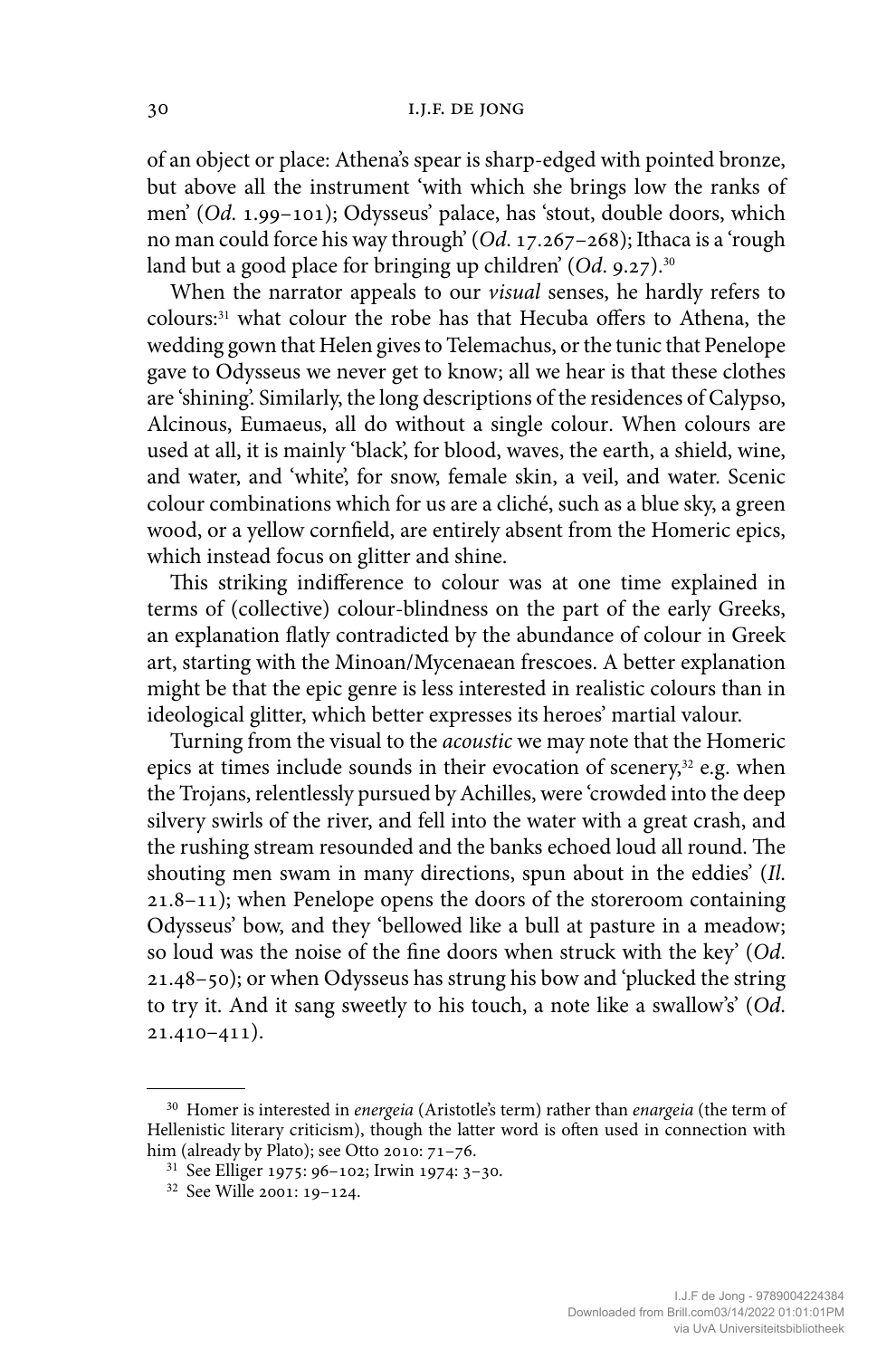At times even the olfactory sense of the narratees is mentally activated, when odours or scents are mentioned as part of the description of places and objects: altars smell of incense (e.g. Il. 23.148) and storerooms or clothing are fragrant  $(II. 3.382; Od. 4.121).$ 

The description of Calypso's island and cave  $(Od. 5.59-75)$  may well serve to conclude this section, in that here we find an appeal to all the senses: there is the sight of the large cave, the many trees, springs, meadows, and birds, the scent of cedar logs and citron-wood burning, the sound of the nymph's lovely voice singing, and finally the touch of the soft meadows that surround her habitat.

### The Presentation of Space 3: The Structure of Descriptions

Long descriptions, such as those of Goat-Island  $(Od. 9.116-150)$ , Calypso's cave  $(Od. 5.59-75)$  or Alcinous' palace  $(Od. 7.81-134)$ , may be structured in the form of a list (on it [Goat-Island] wild goats breed ... on it are soft meadows ... on it is level land for ploughing ... on it is a harbour), *spatially (round Calypso's cave there grew trees ... in* parallel lines ran four springs  $\ldots$  at both sides grew soft meadows),<sup>33</sup> or as a combination (on both sides of Alcinous' palace walls of bronze were built … on either side of the door were dogs of gold and silver … inside there were chairs fixed along the walls ... *outside* is a great garden, *there* tall fruit-trees grow … there a vineyard was planted … there neat vegetableplots grow ...).<sup>34</sup> Different structures have different effects: Odysseus' list-like description of Goat-Island 'organises this empty landscape into a progression of four regions in terms of their utility to man: the wilderness suited to hunting, grazing land, farm land …, and the site for a city with a spring and a good harbour'; the spatial description of Alcinous' palace gives the narratees a virtual tour of the palace, taking them 'across the threshold, into the great hall, past the fifty serving women at their tasks, out into the orchard, the vineyard, and the vegetable garden, and finally to the springs which supply the house and the town.<sup>35</sup>

 $33$  Another example, on a smaller scale, is the description of the palace of Priam  $(II, I)$  $6.242 - 250$ ).

 $34$  Another example of a combination is the description of the harbour of Phorcys (Od.  $13.96 - 112$ ).

<sup>35</sup> A.T. Edwards 1993: 28; Minchin 2001: 117-118.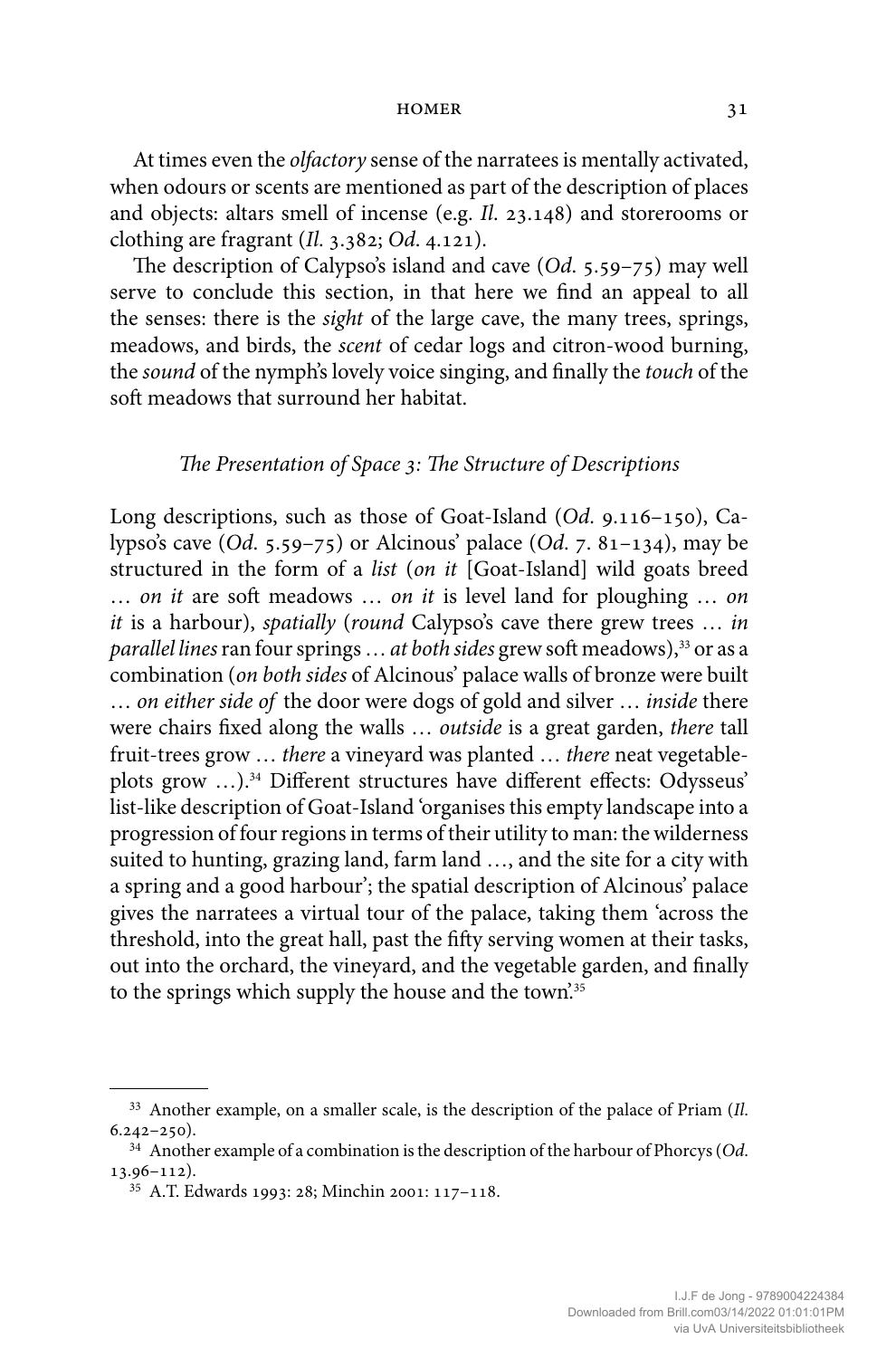Shorter descriptions of objects or places<sup>36</sup> may also take the form of a list: e.g. Patroclus' spear is 'long-shadowed, huge, heavy, massive, and tipped with bronze'  $(I\bar{l}$ , 16.801-802). The description typically is inserted at the moment this spear is actually shattered by Apollo, the retardation marking the moment of Patroclus' demise. Another example is found at the moment Hephaestus turns against the river Scamander, which threatens to drown Achilles, and burns 'the elms, willows, tamarisks, clover, rushes, and galingale that grew in abundance around the lovely stream of the river'  $(II. 21.350-352)$ . Only now do we get this close-up of the banks of the river, of which we had heard earlier that it was 'rich in flowers' (2.467-468).<sup>37</sup>

But much more often than being a mere list a Homeric description consists of a combination of different elements: (1) a summary description ('beautiful', 'shining'), (2) indications of material, workmanship, size, value, or a special feature, and  $(3)$  the history of the object. A typical example is the bow of Pandarus  $(Il. 4.105-111)$ , which is well-polished (summary description), made of horn from a leaping goat (material) that he himself once had shot (history). The horns were sixteen palms long (size). These an artisan, polisher of horn, had fitted into a bow, smoothed to a fine polish (workmanship), and capped with a golden tip (material and value).

The history of the object usually concerns a remote or not-plot related past (as in the case of the bow of Pandarus),<sup>38</sup> but it may also, quite effectively, refer to the more recent past, e.g. when we hear that the clothes from which Hecuba chooses a robe for Athena 'had been brought from Sidon by godlike Alexander himself, as he sailed over the breadth of the sea on that same voyage when he brought Helen to Troy' (Il. 6.290-292).<sup>39</sup> Surely the most arresting example of this type is the internal analepsis found when Achilles, about to kill Hector and take his revenge for

 $36$  See Andersson 1976: 35-36; Minchin 2001:100-131; Grethlein 2008.

<sup>&</sup>lt;sup>37</sup> Other examples: the rivers of the Trojan plain listed at the moment they collectively destroy the wall around the Greek camp  $(Il. 12.20-23)$ ; the countries visited by Menelaus on his way home  $(Od. 4.83-85).$ 

<sup>&</sup>lt;sup>38</sup> See SAGN 2: 21-22.

<sup>&</sup>lt;sup>39</sup> Other examples: e.g. *Il.*  $9.188$  (the lyre that Achilles took when sacking Thebes); 11.20-23 (the corselet that Agamemnon got from the Cyprian Kinyres when he set out for Troy); 15.705-706 (the ship of Protesilaus, which brought him to Troy but not back home again); 16.222-224 (the chest of Achilles, which Thetis had given him when he set out for Troy); 23.560 (the thorax which Achilles took from Asteropaeus); Od. 9.197-207 (Maron's wine, which he gave Odysseus on the occasion of his sack of Ismarus).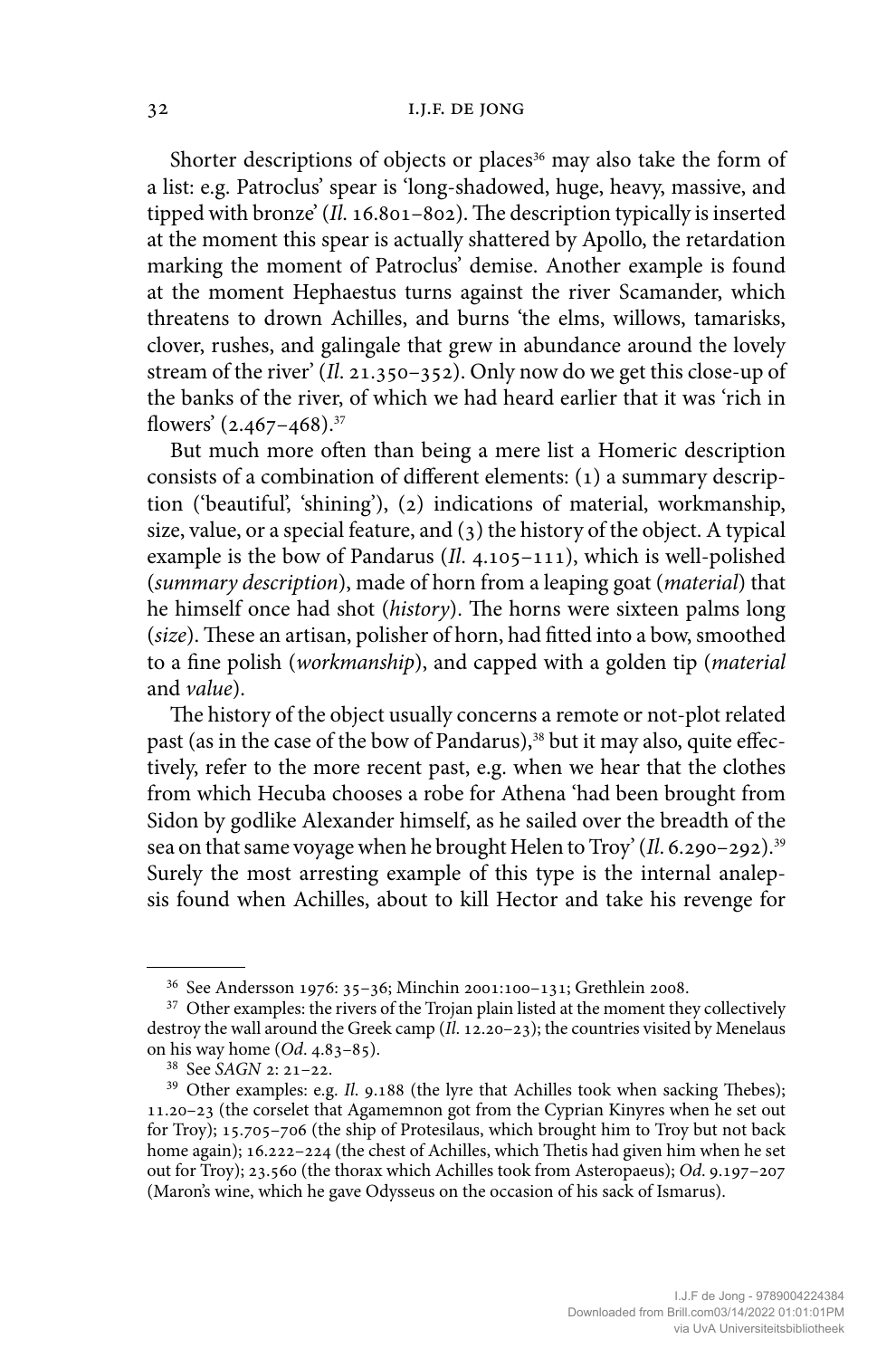Patroclus, scans his opponent's armour, 'which he [Hector] had stripped from mighty Patroclus when he killed him'  $(Il. 22.323)$ . But the object's history may also take the form of an external prolepsis, e.g. when Helen gives Telemachus a robe, which 'should make him remember her and is to be worn by his wife at the time of their marriage'  $(Od. 15.125 - 128).$ <sup>40</sup>

This typical element of the 'genetic description', or the 'biography of things' has rightly attracted the attention of scholars. It may be due to the orality of the epics, since narration is cognitively easier than description,<sup>41</sup> but above all it is to be connected with the commemorative function of these texts: material goods are an important sign of status and something to be remembered by, and thus for the narrator to commemorate his heroes means including the often impressive histories of the objects they possess. Thus, it reflects positively on Odysseus to have a bow which once belonged to a mythical archer like Eurytus  $(Od. 21.32).$ Some objects have travelled not only through time but also through space, as is the case with Meriones' boar-tusk helmet, which, repeatedly changing owner, moved from Eleon to Cythera, to Crete and, finally, to Troy (Il. 10.266-271).<sup>42</sup>

Whatever the form of their description, space and objects without exception are inserted in order to fulfil various narrative functions.

### Functions

The function of space to set the scene for actions to come has already amply passed review. Very often the primary scene-setting function of space or props is accompanied by one or more secondary functions.

Highly important in the Homeric epics is the symbolic function of space.<sup>43</sup> The oak-tree standing near the Scaean gate means safety for the Trojans and their allies: the wounded Sarpedon is carried there  $(Il. 5.693)$ and Achilles notes that when he was still active Hector did not move beyond this point  $(9.354)$ . The tomb of Ilus in the Trojan plain stands

<sup>40</sup> Other examples: Od. 4.591-592; 8.430-432; 24.83-84.

<sup>&</sup>lt;sup>41</sup> Minchin 2001: 116 ('narrative is  $\dots$  easier to call to mind and to perform because of its logical chain of cause and effect').

<sup>&</sup>lt;sup>42</sup> Archaeology has shown that in historical reality, too, objects, exchanged as guestgifts, travelled over long distances and accumulated 'biographies' or 'genealogies', sometimes made explicit in the form of inscriptions; see Crielaard 2002:  $249-256$ .

<sup>43</sup> See Elliger 1975: 57-62; Griffin 1980: 1-49; Thornton 1984: 150-163.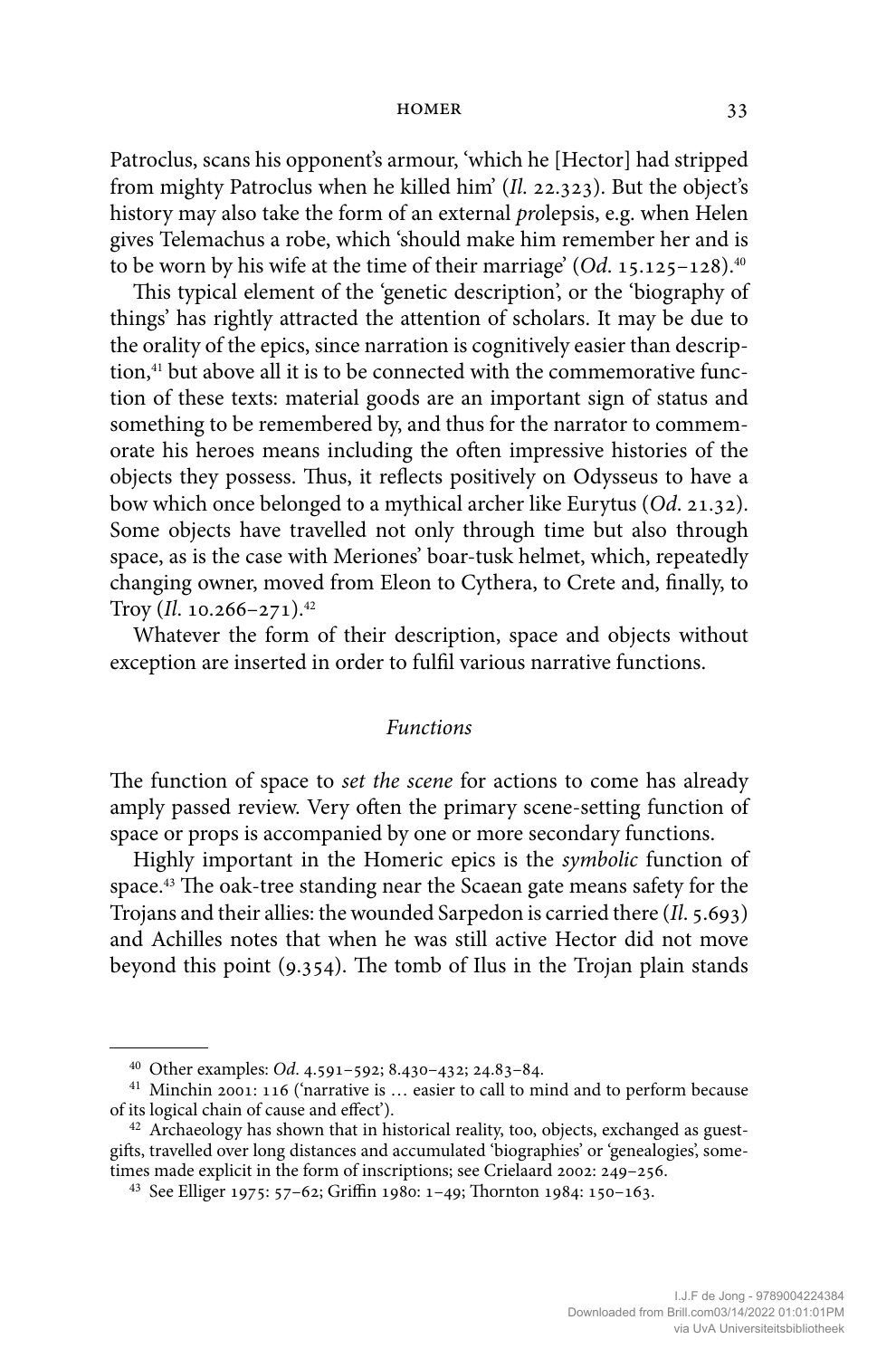for the royal family: it being surrounded by dust and blood when his descendants are chased and massacred by Agamemnon points up the dire straits Troy is in  $(11.166-169)$  and Paris leaning against it when shooting an arrow against Diomedes but barely wounding him reveals that he does not really live up to his family's heroic standard  $(11.369 -$ 372).<sup>44</sup> When Andromache throws off the elaborate headdress that she got from golden Aphrodite on the day of her marriage, this signals the loss of her happiness and safety now that her husband Hector has died  $(II. 22.468 - 472)$ . Odysseus aptly uses an object associated with guestfriendship, the bow that Iphitus gave him just before he was killed by his host Heracles ( $Od. 21.11-41$ ), to kill the suitors, who, like Heracles, offend against the laws of hospitality.

The symbolism of an object may also be problematised, as happens famously when Agamemnon, about to announce the plan to attack that he has conceived on the basis of a false dream sent by Zeus, is said to lean on a sceptre with an impressive genealogy, reaching back to Zeus (Il.  $2.100-109$ ). There is clearly irony here, but what seems to be at issue as well is 'the difficulty of getting things right in a crisis for even the greatest of men. Even kings, who can expect backing from Zeus, are going to be victims of Zeus' deception if Zeus has so willed it ... The point might be that no one could wield the 'imperishable skēptron' like Zeus.'45

Other manifestations of space have a symbolic function that transcends the individual text in which they occur and that is, if not universal, at least widespread. We may think here of the association 'left = bad' and 'right = good', which comes to the fore explicitly e.g. at  $I\ell$ . 12.200-227, when Polydamas interprets the flight of a bird from the right to the left of the army as a bad omen;<sup>46</sup> the *locus amoenus* (represented by Calypso's habitat and Antinous' garden, which combine trees, water, breeze);<sup>47</sup> and mountains as typical places of danger, where uncivilized persons (the Cyclopes, Od. 9.113) or wild animals (e.g. lions: Il. 5.554; jackals: 11.474; wolves:  $16.158$ ) live or vehement natural forces rage (e.g. Il.  $4.452-455$ ).

<sup>44</sup> Other examples: the Scamander-Xanthus (place of safety); the Scaean gate (the liminal space between the city and the plain); Achilles' new shield (the life which Achilles stands to lose); Odysseus' immovable bed (the solidity of his marriage); the olive, which symbolises culture (Odysseus meets with Athena under an olive tree, blinds the Cyclops with an olive stake, builds his marital bed from an olive tree).

<sup>&</sup>lt;sup>45</sup> Easterling 1989: 111. For the ironic interpretation, see Griffin 1980: 10.

 $46$  For more examples, see Cuillandre 1944:  $343-346$ .

<sup>47</sup> Schönbeck 1962: 61-77.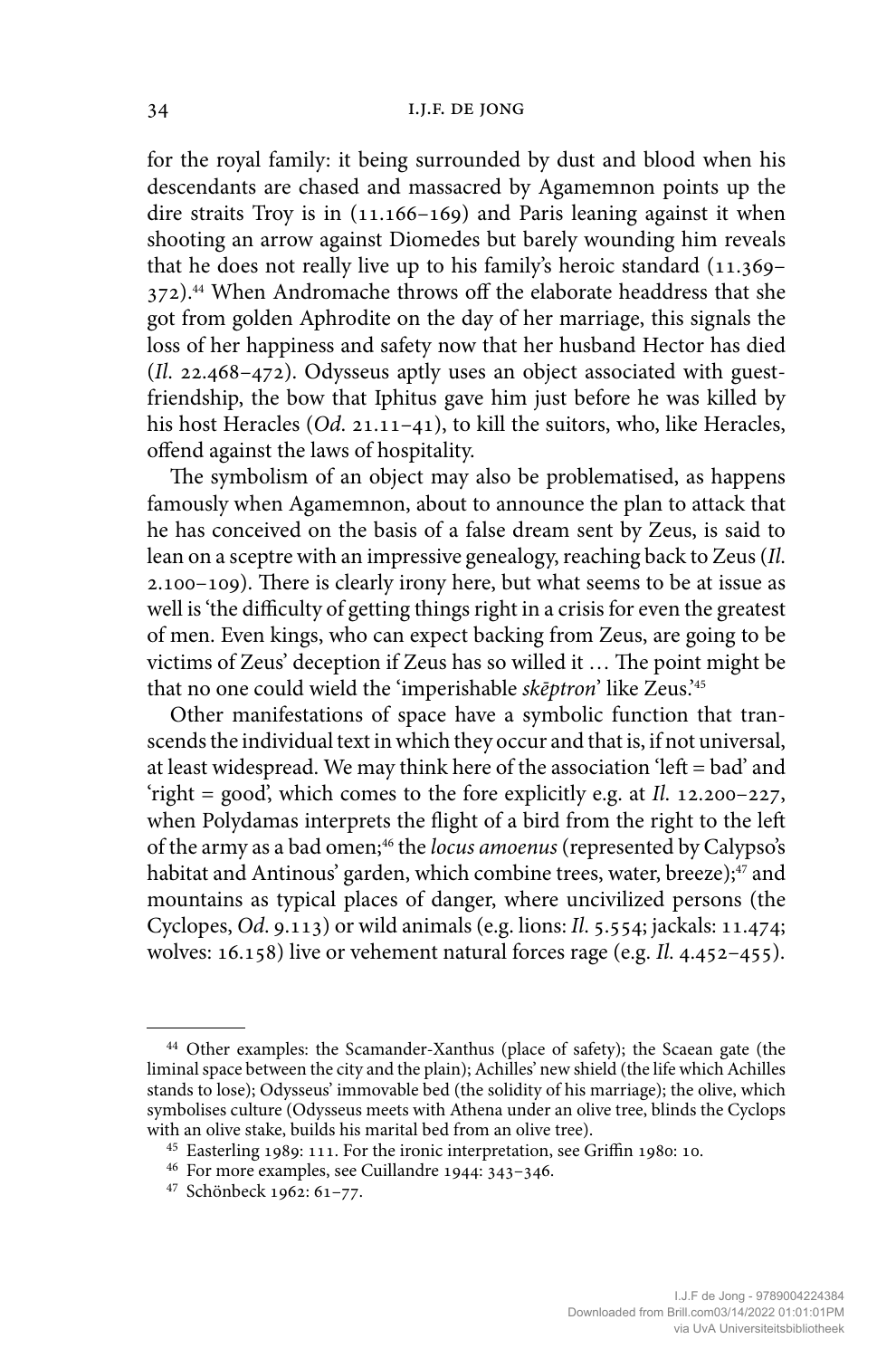The interesting thing here is that, again, the typical nature of such loci is often destabilised when it become clear that for one character it has a different value. Thus Hermes may consider Calypso's habitat a locus amoenus, witness his admiration  $(5.75-76)$ , but Odysseus is less appreciative: sitting on the beach he literally turns his back on it and longs for home. The sea is first and foremost a danger, as Odysseus (Od. 5.291-381) and sailors in similes experience (e.g.  $I\ell$ , 15.624-628), and, in the absence of ships, a barrier between one's present location and home (Od. 4.558–650). However, it is also a means to get to know other people  $(Od. 9.127-129)$ , to accumulate goods  $(Od. 1.183-184)$ , or to escape from war (Il.  $1.140-154$ ).<sup>48</sup> The city as the centre of legal, political, economic and religious power is generally considered superior to the countryside (fields, grazing lands, and wilderness), but in the second half of the Odyssey this hierarchy is turned upside down, when the city becomes vulgar and base, and the countryside noble.<sup>49</sup>

Extended descriptions may mirror—parts of—the plot, in a way comparable to embedded narratives.<sup>50</sup> The scenes of the two cities on Achilles' shield, including a teichoscopia, a debate over a peaceful settlement, a fight over dead bodies, and a dispute on whether to accept a price for a slain man (Il. 18.490-540), recall the Iliad itself.<sup>51</sup> The scene depicted on Odysseus' brooch, 'a hound holding a dappled fawn in its forepaws, gripping it while it struggled … the dog was throttling the fawn in its grip and the fawn was scrabbling with its legs in the effort to escape'  $(Od.$ .–), anticipates the story: the dog stands for Odysseus, the fawn for the suitors, and the scene for his revenge on them.

Subtle and at the same effective is Homer's use of space to *charac*terize people: when Hector finds Paris 'in his bedroom' sitting amongst the women and fussing over his armour  $(II. 6.321 - 324)$ , this is just as revealing of this hero as his 'wearing a leopard skin' when challenging the Greeks on the battlefield  $(3.17)^{52}$  Likewise, the typical element of the workmanship in descriptions may contain characterizing information:

<sup>48</sup> See Lesky 1947: 149-197; Clare 2000.

<sup>&</sup>lt;sup>49</sup> See A.T. Edwards 1993. For the views on city and nature in Homer, see also Giesecke  $2007: 11 - 51.$ 

 $50$  For embedded narratives in Homer, see SAGN 2: 22-24.

<sup>&</sup>lt;sup>51</sup> See Andersen 1976, esp. 7 ('The Shield is ... a kind of mirror for the *Iliad*').

 $52$  Cf. Nastes, who went to war wearing gold (Il. 2.872-873) but is killed by Achilles; Euphorbus, who has his love-locks plaited in silver and gold  $(17.52)$  but is killed by Menelaus; and see Griffin 1980: 1-49.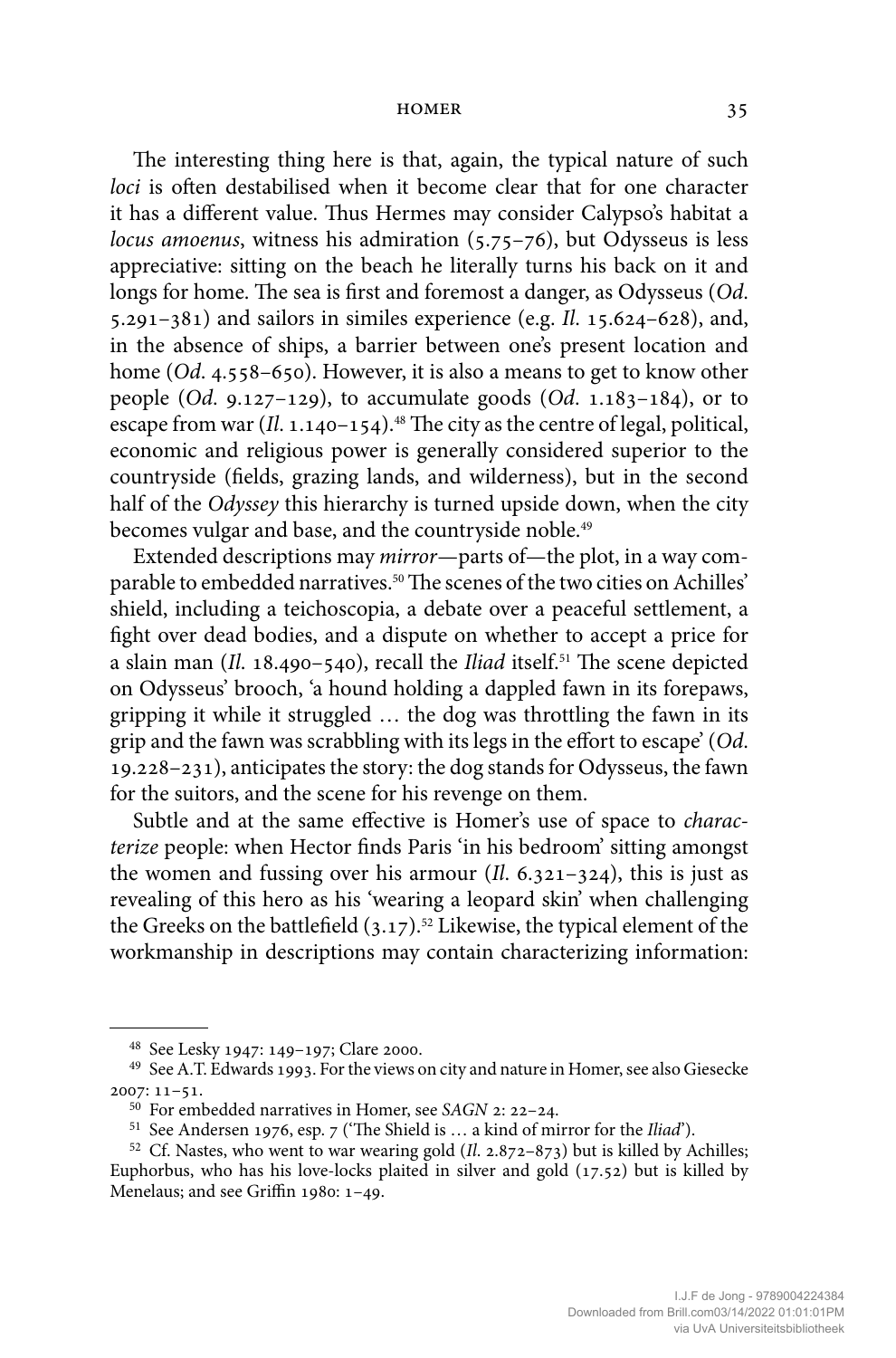Hephaestus, of course, has built his house himself  $(Il. 18.371)$ , as has the loyal and industrious Eumaeus (Od.  $14.7-8$ ), while the barrack of Achilles is built 'for their master' by the Myrmidonians  $(Il. 24.449-450).$ When Patroclus does not take Achilles' heavy Pelian spear, which only the latter can wield  $(Il. 16.140-144)$ , this immediately signals that in the end he will prove no real stand-in for Achilles.

There seems to be only one sure example of the *psychologizing* function of space: the coast bordering on the loud-thundering, endless, or dark sea signals feelings of isolation or despondency, e.g. of Chryses (Il. 1.34), Achilles (Il. 1.348-350; 23.59-60; 24.12), or Odysseus (Od. 5.82-84). What happens much more often in Homer is that emotions are compared to natural phenomena in similes, e.g. when the panic of the Greeks is like two winds that come suddenly 'and whip the fish-filled sea, the north wind and the west wind, blowing down from Thrace: the mass of the dark swell rears into crests, and piles the seaweed thick along the shore'  $(Il. 9.1-8).$ 

The phenomenon of *personification*, finally, is found throughout: ships 'revel in a fair wind from Zeus' ( $Od.$  5.175-176); a spear 'is eager to sate itself with man's flesh' (Il. 21.168); when Poseidon drives with his chariot over the sea, the sea 'divides a path for him in joyfulness'  $(II. 13.27 -$ ); and the river Scamander has human emotions and speaks in the shape of a man  $(I. 21.212 - 382)$ . It seems best to regard these passages as expressions of religious feeling and animistic thinking, rather than as instances of a literary device.<sup>53</sup>

### Homeric Space and Reality

Although strictly speaking a discussion of the extratextual existence of the space in a narrative text falls outside the boundaries of a narratological analysis, some words may be said on this subject, since it is such a much discussed one in Homer. The first question is the space of the narrator Homer and his narratees. Most scholars agree that this is Ionia, on the basis of the predominance of Ionian elements in his language. Then there is the question of the world described in his works: is it largely Mycenaean (1600-1200BC), 'dark age' (1200-900BC), eighth- or early seventh-century, or an amalgam? This is too large and complex a topic

<sup>53</sup> Discussion in Copley 1937: 195-200; Lesky 1947: 185-187; Elliger 1975: 64-69; Hurwitt 1982; and Jenkyns 1998: 21-59.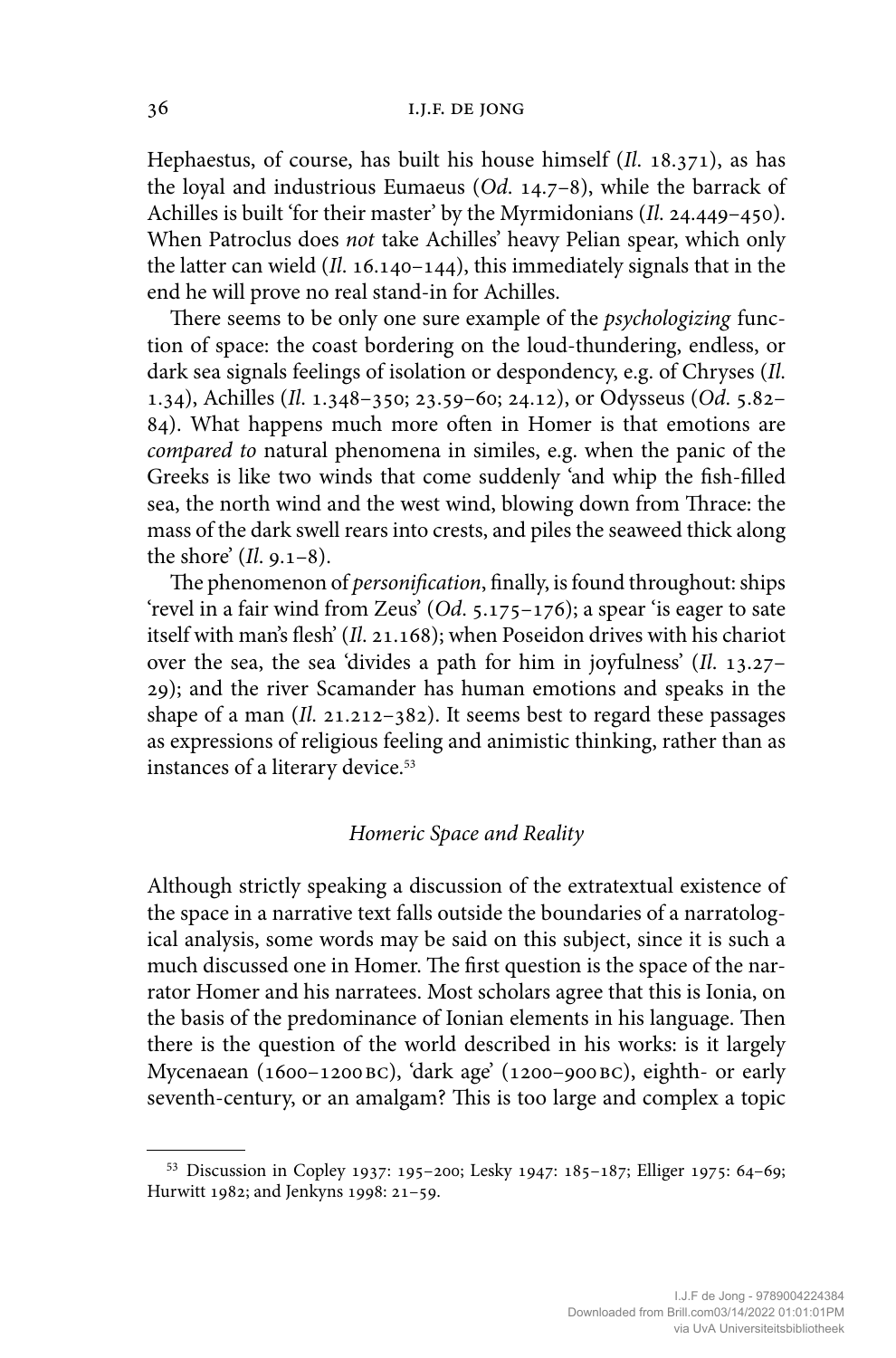to even summarise here.<sup>54</sup> What is relevant, however, is that most localities mentioned in the main stories of *Iliad* and *Odyssey* are really existing ones (Ithaca, Pylos, Mycenae, and, most would now agree, Troy), even though quite a few of these cities had lost their grandeur and importance in the time of the narrator and narratees (which, though specified nowhere, is later than the time of the story).<sup>55</sup> The Catalogue of Ships in Iliad 2 serves amongst other things to present the narratees with a long list of towns and regions familiar to or even inhabited by them, thus establishing a close relationship between the world of the story and their own world.<sup>56</sup>

The phenomenon of the decor of the story occasionally having vanished by the time of the narrator is on one occasion illustrated very graphically: at  $Il.$  12.13-33 the narrator reveals how after the fall of Troy Poseidon and Apollo will run the rivers of Troy against the wall that the Greeks built around their ships. When they are done, the wall will have been carried away into the sea, the deep shore will be covered once more with sand, and all signs of human activity, the ox-hide shields, the helmets, and the race of heroes will have disappeared. This memorable passage conveys more than one message: it may be, as Aristotle suggested, that the narrator wanted to explain why in his time the Greek wall, which probably was no more than a figment of his imagination, was no longer to be seen. It also rehearses the typically Homeric theme of human efforts being dwarfed by the power of the eternal gods. But above all it implies that only poetry can keep alive the memory of the past: who would know about Troy and the Trojan war if not for Homer and his epics?

Although Pylos or Mycenae refer to localities with a historical reality, this does not mean that all the details which the narrator mentions are equally historical. As we saw earlier, he inserts details when the action needs them and this already makes a certain degree of invention likely. Moreover, a tendency towards aggrandizement is typical of the epic genre, which sets out to commemorate the glorious past. There are also settings that do not correspond to historical places at all: Scheria and Ogygia in the main story, and all the stations of Odysseus' travels as recounted by himself, except for the first, the Ciconians in Thrace. Scholars, starting with the Alexandrian Eratosthenes in the second century

<sup>&</sup>lt;sup>54</sup> For an overview, see e.g. Osborne 2004.

<sup>&</sup>lt;sup>55</sup> See SAGN 1: 13.

<sup>56</sup> See Visser 1997: 16-48.